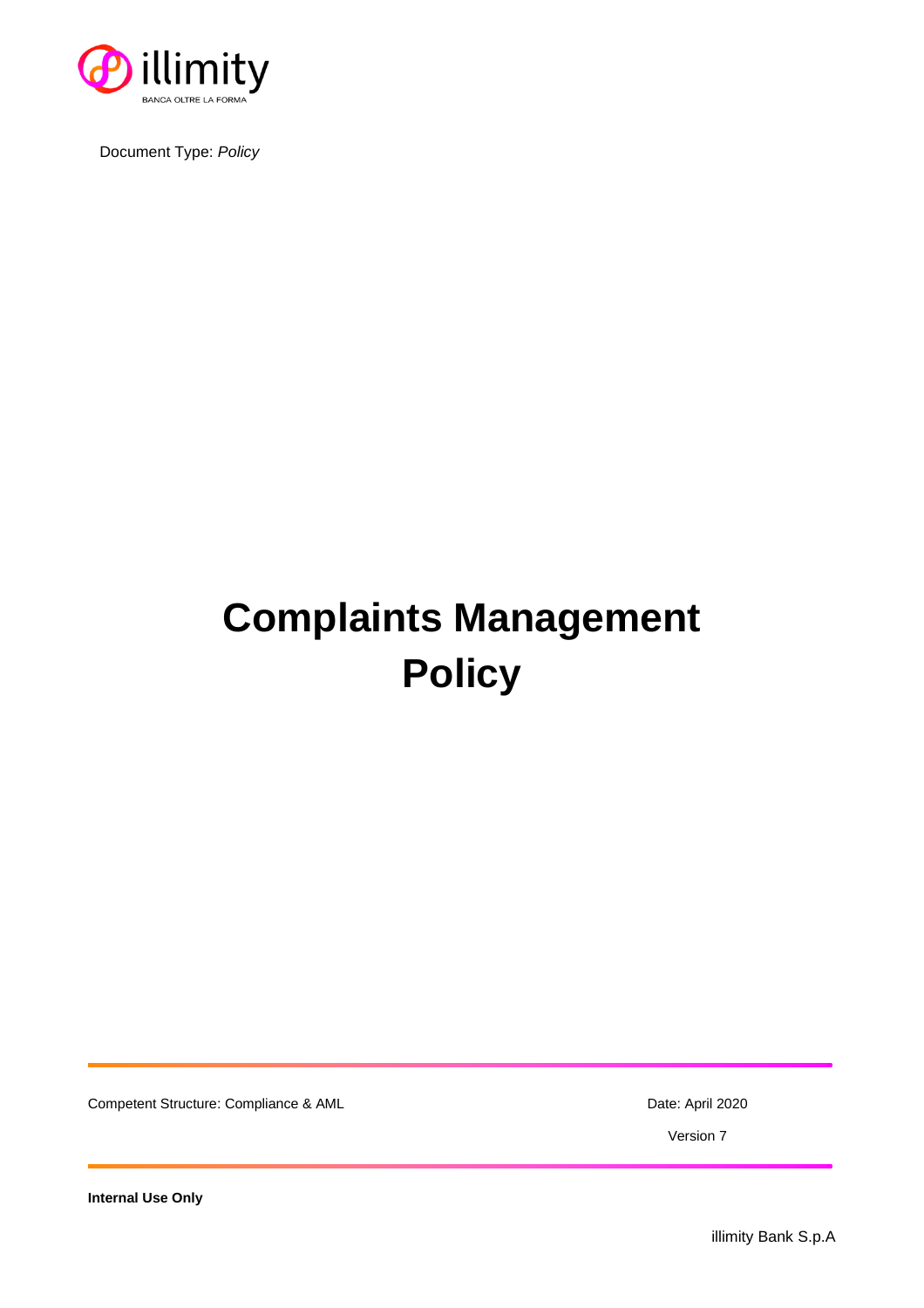# **SUMMARY**

| <b>Document Type:</b>                                                       | Policy                                                                                |                               |
|-----------------------------------------------------------------------------|---------------------------------------------------------------------------------------|-------------------------------|
| <b>Structure Responsible for the</b><br>Document:                           | Compliance & AML                                                                      |                               |
| <b>Contacts</b>                                                             | Head of Compliance & AML: Francesco Martiniello<br>francesco.martiniello@illimity.com |                               |
| <b>Structures Involved in the Process</b><br>of Sharing the Present Version | HR & Organization                                                                     |                               |
|                                                                             |                                                                                       |                               |
|                                                                             | <b>Parent Company</b>                                                                 | <b>Other Companies</b>        |
| <b>Recipients of the Regulation</b>                                         | illimity Bank S.p.A.                                                                  | Entities of the Banking Group |
| Version approved by                                                         | <b>Board of Directors</b>                                                             |                               |
| Date of approval                                                            | 22/04/2020                                                                            |                               |
| Date of validity                                                            | 23/04/2020                                                                            |                               |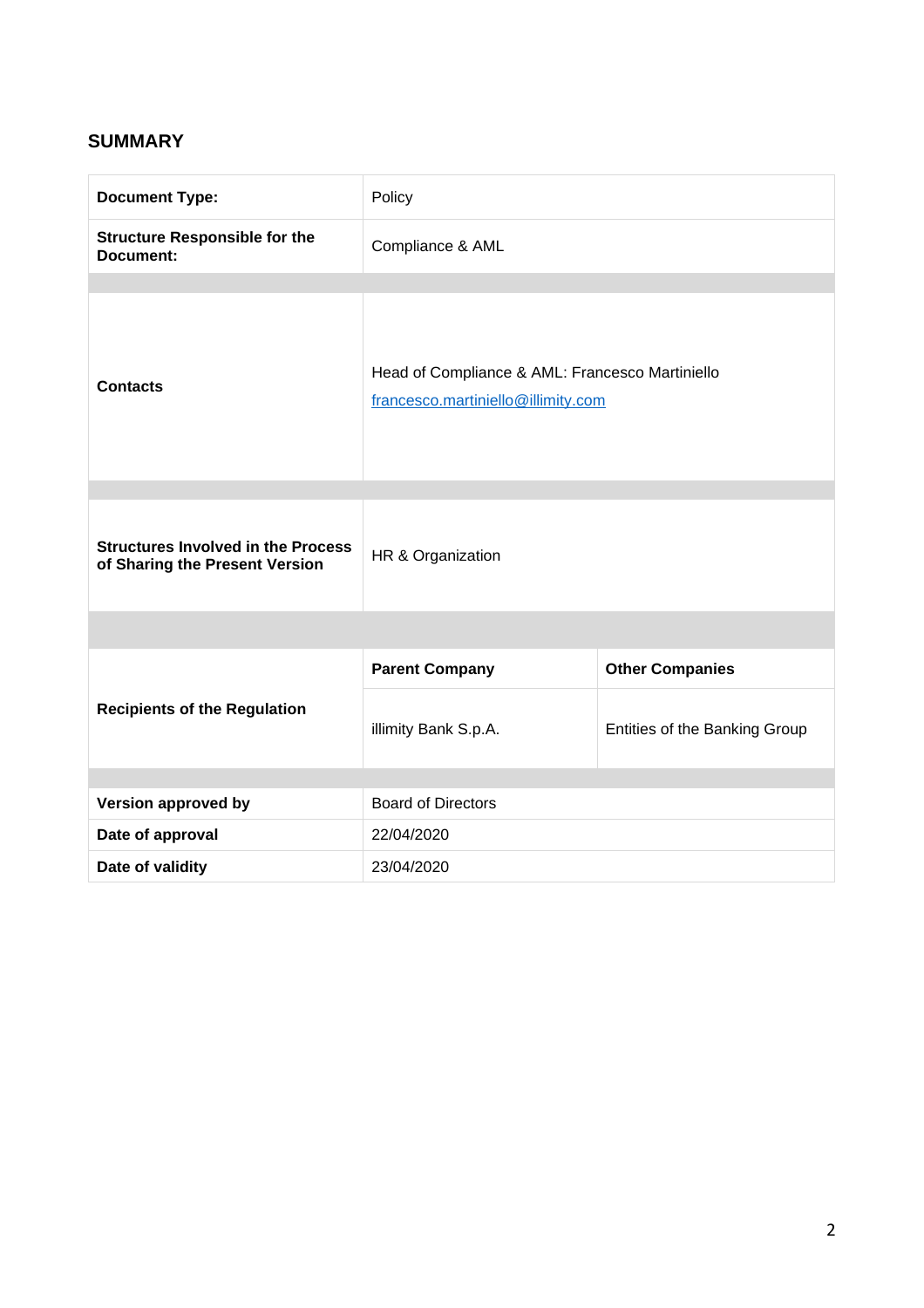# **VERSIONS**

| Name of regulation and version   | <b>Main changes</b>                                                                                                                                                                                                                                                                       | Approving body and date                                                     |
|----------------------------------|-------------------------------------------------------------------------------------------------------------------------------------------------------------------------------------------------------------------------------------------------------------------------------------------|-----------------------------------------------------------------------------|
| Complaints Policy V.1            | Drafting of the document.                                                                                                                                                                                                                                                                 | Board of Directors of Banca<br>Interprovinciale S.p.A., 21 April<br>2008    |
| Complaints Policy V.2            | Revision of the process following<br>significant changes on the<br>subject (Consob Chamber of<br>Conciliation and Arbitration;<br>mediation pursuant to<br>Legislative Decree no. 28/2010,<br>$etc.$ ).                                                                                   | Board of Directors of Banca<br>Interprovinciale S.p.A., 29<br>December 2010 |
| Complaints Policy V.3            | Revision of the process following<br>significant changes on the<br>subject following the<br>amendments made by the<br>Supervisory Authority.                                                                                                                                              | Board of Directors of Banca<br>Interprovinciale S.p.A., 17<br>January 2012  |
| Complaints Policy V.4            | Revision of the process following<br>significant changes made by the<br><b>Supervisory Authority</b><br>(discontinuance of the<br>Ombudsman, creation of the<br><b>ACF (Financial Disputes</b><br>Ombudsman) and the New Area<br>Panels of the ABF (Banking and<br>Financial Ombudsman)). | Board of Directors of Banca<br>Interprovinciale S.p.A., 26<br>January 2017  |
| Complaints Policy V.5            | Adaptation of the internal<br>regulation following<br>organisational and regulatory<br>changes.                                                                                                                                                                                           | Board of Directors of illimity<br>Bank S.p.A., 18 April 2019                |
| Complaints Policy V.6            | Update of the Policy to reflect<br>the new Group perimeter.                                                                                                                                                                                                                               | Chief Executive Officer, 15<br>November 2019                                |
| Complaints Management Policy V.7 | Update of the Policy regarding<br>the management of complaints<br>about the distribution of<br>insurance products and<br>regarding payment services.                                                                                                                                      | Board of Directors of illimity<br>Bank S.p.A., 22 April 2020                |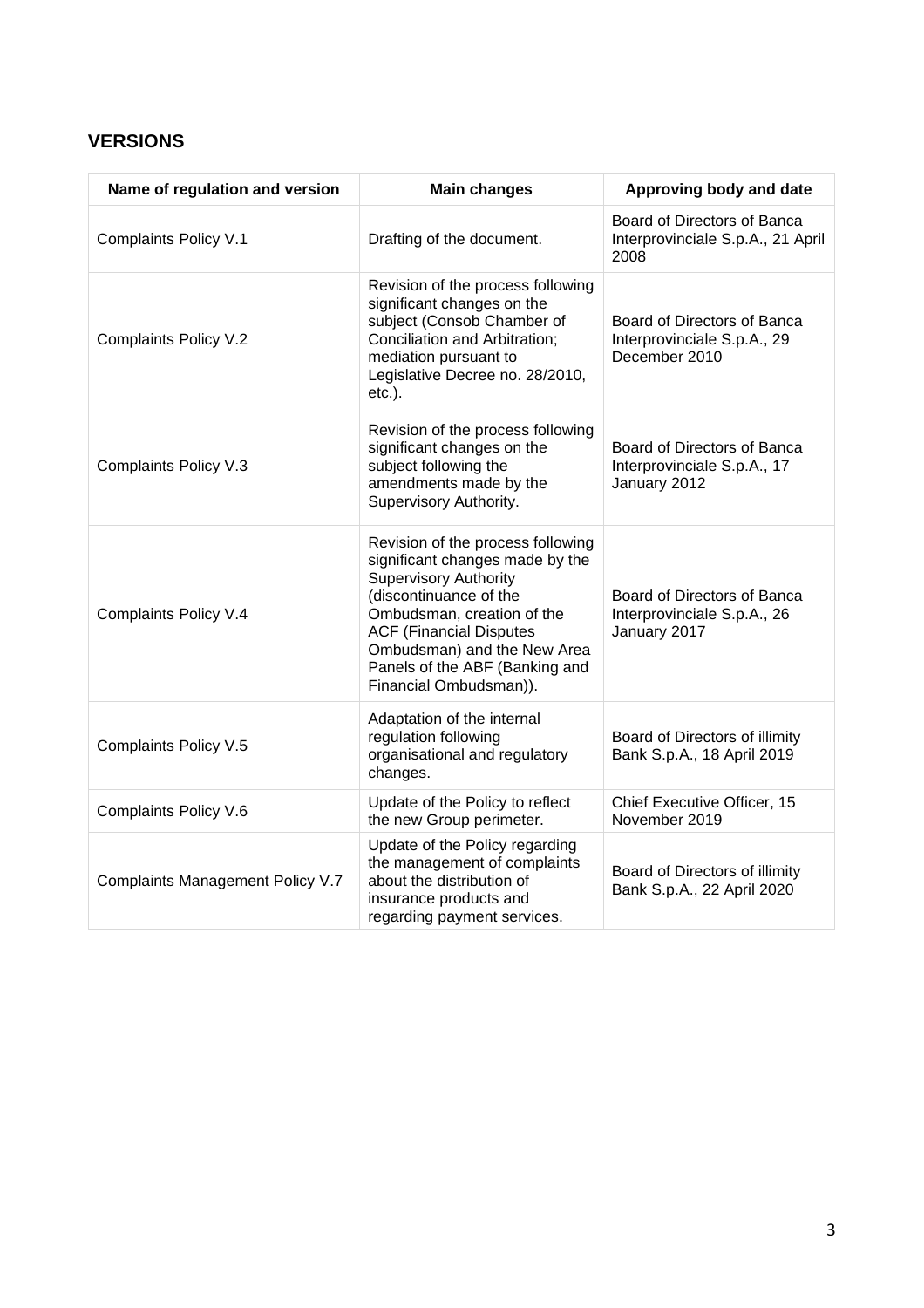# **Contents**

| 1              |     |                                                                              |  |
|----------------|-----|------------------------------------------------------------------------------|--|
| 2              |     |                                                                              |  |
| 3              |     |                                                                              |  |
| 4              |     |                                                                              |  |
|                | 4.1 |                                                                              |  |
|                |     | DISPUTES CONCERNING BANKING-FINANCIAL TRANSACTIONS FALLING UNDER TITLE VI OF |  |
|                |     | 4.3 DISPUTES CONCERNING THE DISTRIBUTION OF INSURANCE PRODUCTS7              |  |
| 5              |     |                                                                              |  |
|                | 51  |                                                                              |  |
|                | 5.2 |                                                                              |  |
|                | 53  |                                                                              |  |
|                | 5.4 |                                                                              |  |
|                |     |                                                                              |  |
| 6              |     |                                                                              |  |
| $\overline{7}$ |     |                                                                              |  |
|                | 71  |                                                                              |  |
|                |     | 7.2 ANNEX 2: ATTACHED LEGISLATION AND REGULATIONS FOR THE MANAGEMENT OF      |  |
|                |     |                                                                              |  |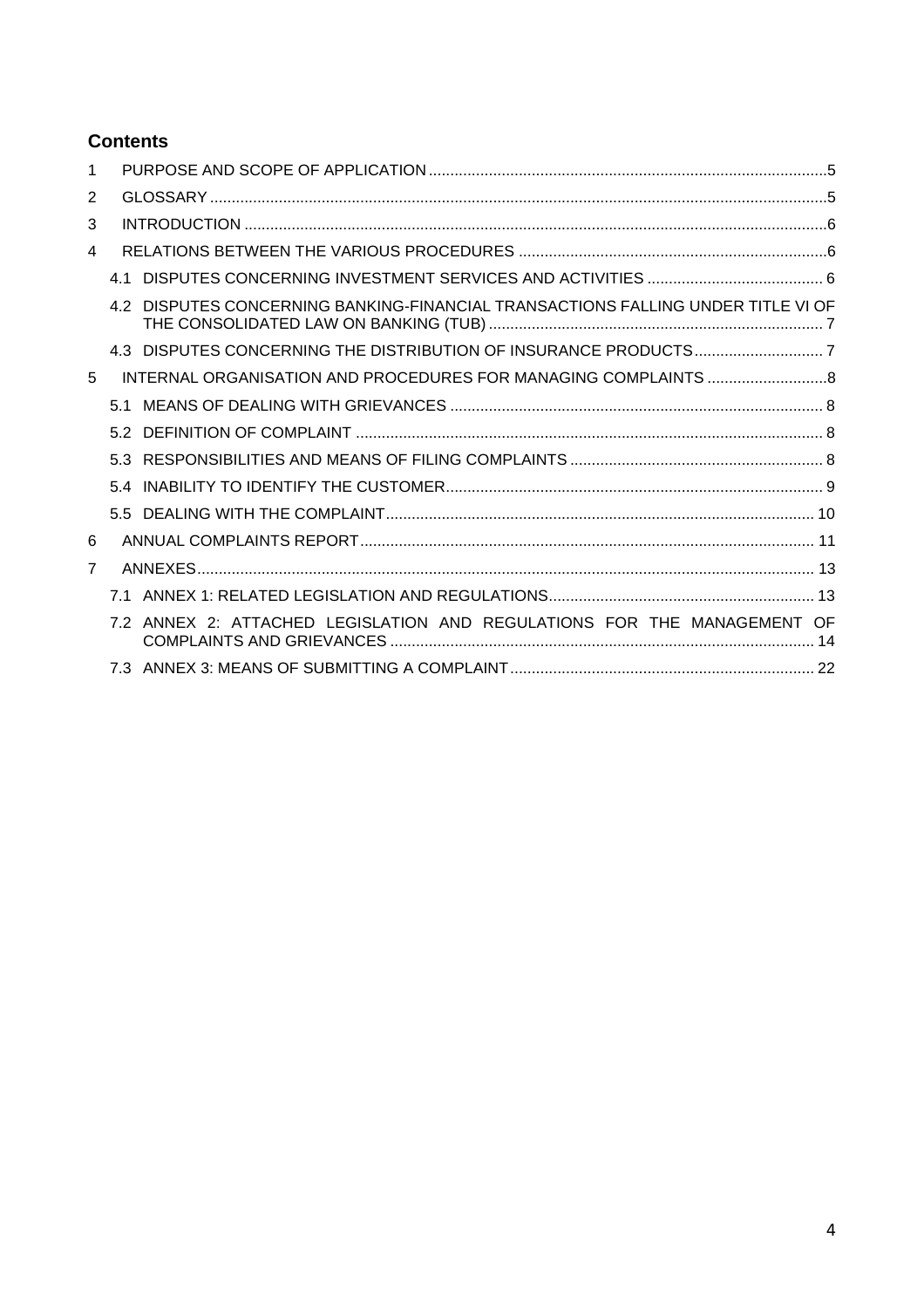# **1 PURPOSE AND SCOPE OF APPLICATION**

The purpose of this document is to establish the means by which the Bank receives and manages complaints received from its customers by analysing the currently applicable legislative framework of reference and identifying the related activities, the information flows and the Areas involved in this process.

The guidelines set out in this document are applicable to all the entities of the illimity Banking Group that are under the management and coordination of the Parent Company illimity Bank S.p.A., to the extent relevant to those entities and on the basis of the nature of the activity performed by the individual subsidiary. Group entities are accordingly required to incorporate such guidelines and, as applicable, amend their internal regulations in accordance with the Parent Company's indications.

This Policy is adopted in compliance with the principles of transparency, objectivity and traceability of the activities set forth in Legislative Decree no. 231/01 and contained in the Organisation, Management and Control Model adopted by the Bank.

*References to the customer as "he"/"his" in the text include by extension "she"/"her" and "it"/"its".*

| <b>Definitions</b>                                            |                                                                                                                                                                                                                                                                                                                                                         |
|---------------------------------------------------------------|---------------------------------------------------------------------------------------------------------------------------------------------------------------------------------------------------------------------------------------------------------------------------------------------------------------------------------------------------------|
| <b>BANK</b>                                                   | illimity Bank S.p.A. with registered office at Via<br>Soperga 9, 20127 Milan, Italy.                                                                                                                                                                                                                                                                    |
| <b>COMPLAINT</b>                                              | Any action by which a clearly identifiable customer<br>disputes in writing (e.g. by email) the conduct of the<br>intermediary, also by way of omission.                                                                                                                                                                                                 |
| <b>GRIEVANCE</b>                                              | An informal report (usually verbal) concerning an<br>anomaly that is made by a customer who is not<br>requesting compensation or reimbursement for<br>damages.                                                                                                                                                                                          |
| <b>GROUP</b>                                                  | The Bank and the subsidiaries forming part of the<br>illimity Banking Group registered in the Roll of<br>Banking Groups.                                                                                                                                                                                                                                |
| <b>MEDIATION</b>                                              | The activity, however it may be called, carried out by<br>an impartial third party with the aim of assisting two or<br>more other parties to seek an agreement to resolve a<br>dispute, also by drawing up an arrangement for the<br>settlement of such.                                                                                                |
| <b>MEDIATOR(S)</b>                                            | The person/people who either individually or as a<br>group perform mediation but do not have the power to<br>issue opinions or decisions that are binding for the<br>beneficiaries of the service involved.                                                                                                                                             |
| <b>ORGANISATIONAL</b><br><b>STRUCTURES</b><br>(OR STRUCTURES) | The types of organisational structure of which illimity's<br>Organisation Chart is composed in which the detailed<br>responsibilities are assigned as described in the<br>"Organisational Structure Regulation".                                                                                                                                        |
| <b>POLICY</b>                                                 | Establishes and governs the model as a whole and<br>the macro-processes and operating mechanisms<br>underlying certain business functions, determining the<br>guidelines, the methodologies/models and the scope<br>of application, in accordance with the strategies and<br>direction defined by the Bank as well as laws and<br>external regulations. |

# **2 GLOSSARY**

| <b>Abbreviations</b> |                                 |  |
|----------------------|---------------------------------|--|
| <b>ABF</b>           | Banking and Financial Ombudsman |  |
| <b>ACF</b>           | Financial Disputes Ombudsman    |  |
| <b>BoD</b>           | Board of Directors              |  |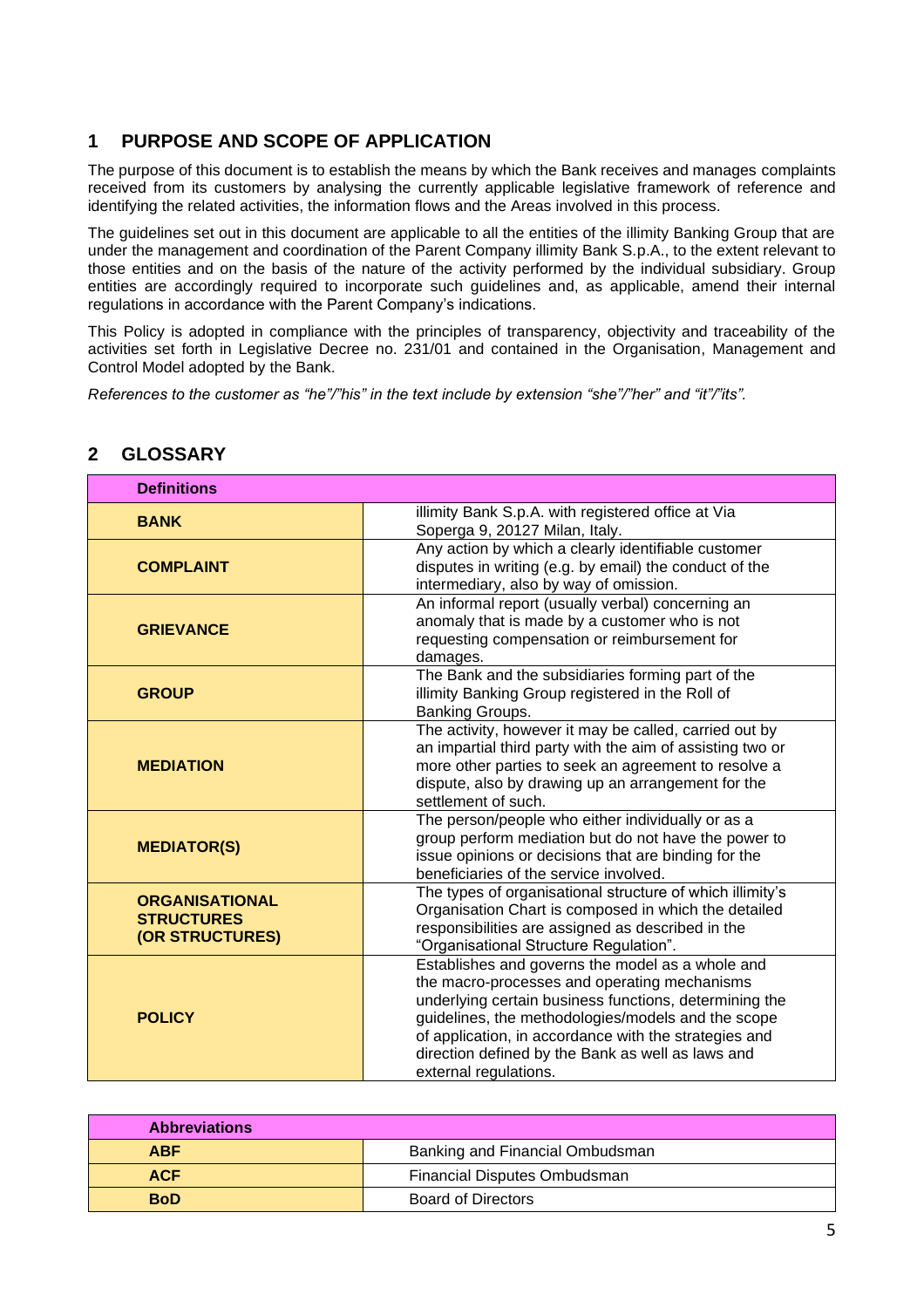| <b>Consob</b> | Italian Companies and Stock Exchange Commission      |  |
|---------------|------------------------------------------------------|--|
| <b>IVASS</b>  | Institute for the Supervision of Insurance           |  |
| <b>PEC</b>    | Certified Electronic Mail                            |  |
| <b>RUI</b>    | Register of Insurance and Reinsurance Intermediaries |  |
| <b>TUB</b>    | Consolidated Law on Banking                          |  |
| TUF           | Consolidated Law on Finance                          |  |

# **3 INTRODUCTION**

The Provisions of the Bank of Italy of 18 June 2009, as amended, on systems for the out-of-court resolution of disputes regarding banking and financial transactions and services, and the subsequent Provisions on the transparency of banking and financial transactions and services and the propriety of relations between intermediaries issued on 29 July 2009, as amended, put emphasis on the importance of the fact that banks should take the utmost care when dealing with complaints, in order to prevent disputes arising and to resolve situations involving the potential dissatisfaction of customers at an early stage, with the aim of maintaining a proper and transparent relationship with such customers.

In addition, since the Bank also operates as an insurance intermediary registered in "Section D" of the Register of Insurance and Reinsurance Intermediaries (RUI) maintained by IVASS and as a provider of investment services, the provisions contained in ISVAP Regulation no. 24 of 19 May 2008<sup>1</sup> and in Commission Delegated Regulation (EU) 2017/565 of 25 April 2016 are respectively applicable.

In order to enable the Bank to comply with current provisions on complaints the decision was taken to approve this Policy, which is designed to foster company awareness and facilitate the management of complaints by encouraging the collaboration of all the structures concerned. In addition to satisfying the specific requirements of law, the proper management of complaints by the Bank also enables it to become aware of the reasons for a lack of customer satisfaction and to take immediate and effective remedial action by introducing initiatives addressed to the individual claimant and by drawing up suitable organisational and procedural measures.

The Bank encourages the systematic inclusion of the information obtainable from complaints amongst that used to measure the degree of customer satisfaction; this approach contributes to the timely identification of any issues there may be connected with business operations and encourages the search for suitable solutions.

# **4 RELATIONS BETWEEN THE VARIOUS PROCEDURES**

In detailing the bodies listed in Annex 2 of this Policy, characterised by the common objective to resolve disputes between the Bank and its customers before they arrive in court, the following problems may arise:

- identification of the subject of the complaint, namely whether it regards investment services and activities pursuant to ex. Legislative Decree no. 58/1998 (TUF) or whether, on the other hand, it falls within the scope of ex. Legislative Decree no. 385/1993 (TUB);
- identification of the "competent" body in the sense that it has knowledge of and is able to take decisions on the complaint in question;
- identification of the type of "verdict" that the body before which the procedure is held can issue;
- whether the verdict is binding or not for the parties and, finally, the possibility of using other legal means for protecting one's rights.

The following paragraphs provide suggestions that may be useful in resolving the above points.

# **4.1 DISPUTES CONCERNING INVESTMENT SERVICES AND ACTIVITIES**

- 1. Banking Conciliation Body Banking-Financial Conciliator (*Organismo Conciliazione Bancaria - Conciliatore Bancario Finanziario*)
- 2. Financial Disputes Ombudsman (*Arbitro per le Controversie Finanziarie*)

<sup>&</sup>lt;sup>1</sup> See Paragraph 5.5.2 of this Policy.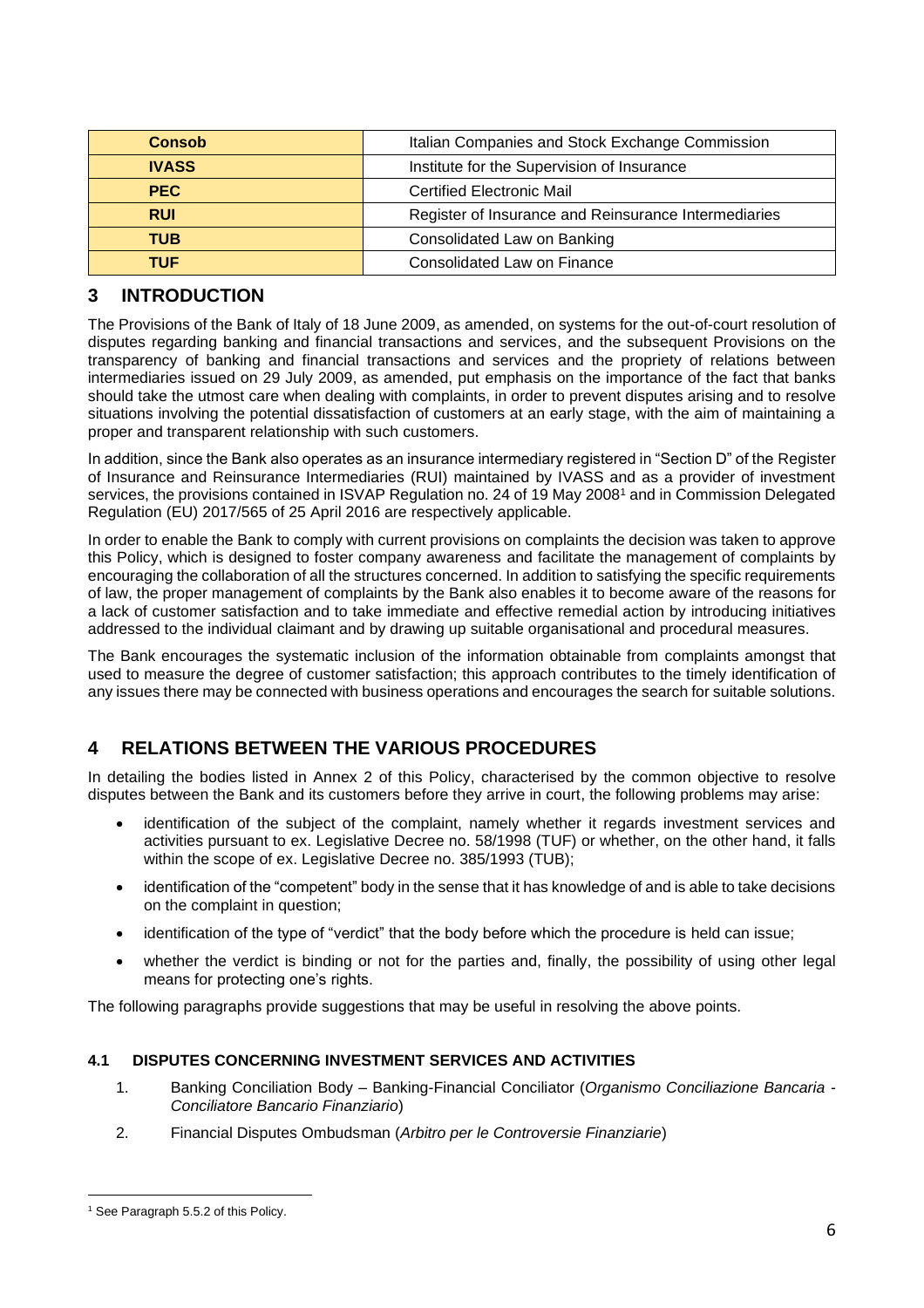A customer who wishes to resolve a dispute regarding investment services and/or activities without taking the matter to court after previously filing a complaint with the Bank's Compliance & AML structure but failing to obtain a satisfactory reply and/or response may appeal to one of the above bodies.

This appeal does not remove the customer's right to appeal at any time, even after the decision, to the judicial authorities, to a mediation body or, where envisaged, to an arbitration panel.

If, on the other hand, a customer – again with respect to a dispute concerning investment services and/or activities – would like to come to an agreement with the counterparty (the Bank), he may:

- file an application for mediation with the Banking Conciliation Body Banking-Financial Conciliator (it is not necessary to have filed a complaint with the Bank beforehand); or
- if it is the intermediary (the Bank) that wishes to file an application for mediation with a customer, such application may be filed with the Banking Conciliation Body – Banking-Financial Conciliator but not with the Financial Disputes Ombudsman since – as stated earlier – this may only be done by the customer.

#### **4.2 DISPUTES CONCERNING BANKING-FINANCIAL TRANSACTIONS FALLING UNDER TITLE VI OF THE CONSOLIDATED LAW ON BANKING (TUB)**

- 1. Banking Conciliation Body Banking-Financial Conciliator
- 2. Financial Disputes Ombudsman

In this case too, if a customer wishes to resolve a dispute regarding banking transactions and/or services without taking the matter to court - after previously filing a complaint with the Bank's Compliance & AML structure without obtaining satisfaction – he may appeal to Financial Disputes Ombudsman to obtain a decision on the matter in question.

If, additionally, during the course of the proceeding initiated before the Financial Disputes Ombudsman, the dispute is taken to court or to arbitration, the competent Technical Secretary shall request the claimant (the customer) whether he is interested in continuing with the proceeding before the Financial Disputes Ombudsman.

If the customer does not express such interest within 30 days of the request, the Area will declare the proceeding dismissed. In the opposite case, the proceeding will continue despite the fact that the matter has been taken to court or arbitration. Furthermore, the proceeding will also be dismissed if the claimant expressly waives the appeal. Finally, should the parties reach an agreement before the decision on the appeal or complaint of the claimant (the customer) is fully satisfied by the intermediary, the Area shall declare the discontinuance of the matter in dispute, also as a matter of course.

If, on the other hand, the customer or the intermediary (the Bank) – again regarding a dispute on banking transactions and/or services – would like to reach an agreement with the counterparty, he may directly file an application for mediation with the Banking Conciliation Body – Banking-Financial Conciliator (in situations where the customer "takes action" there is no need to have filed a prior complaint with the intermediary Bank).

# **4.3 DISPUTES CONCERNING THE DISTRIBUTION OF INSURANCE PRODUCTS**

#### 1. The IVASS

A customer who has previously filed a complaint concerning the distribution of insurance products with the Bank's Compliance & AML structure without obtaining a satisfactory reply and/or response, may petition to file a complaint with the IVASS. This complaint may contain an evidenced grievance of conduct by the Bank acting as intermediary that is considered to be non-compliant or improper.

The IVASS has prepared a specific form for filing this complaint which can be downloaded from its website [\(www.ivass.it\)](http://www.ivass.it/). The form is also available on the Bank's website.

The matter for which the complaint has been raised may regard the failure by the intermediary to comply with the provisions of the Insurance Code, the relative implementation regulations or the regulations on the remote selling of insurance products.

It is additionally noted that that a complaint cannot be filed with the IVASS if a proceeding has already been initiated before the courts. If a complaint is filed with the IVASS without having been sent previously to the Bank, the IVASS must forward the complaint to the Bank.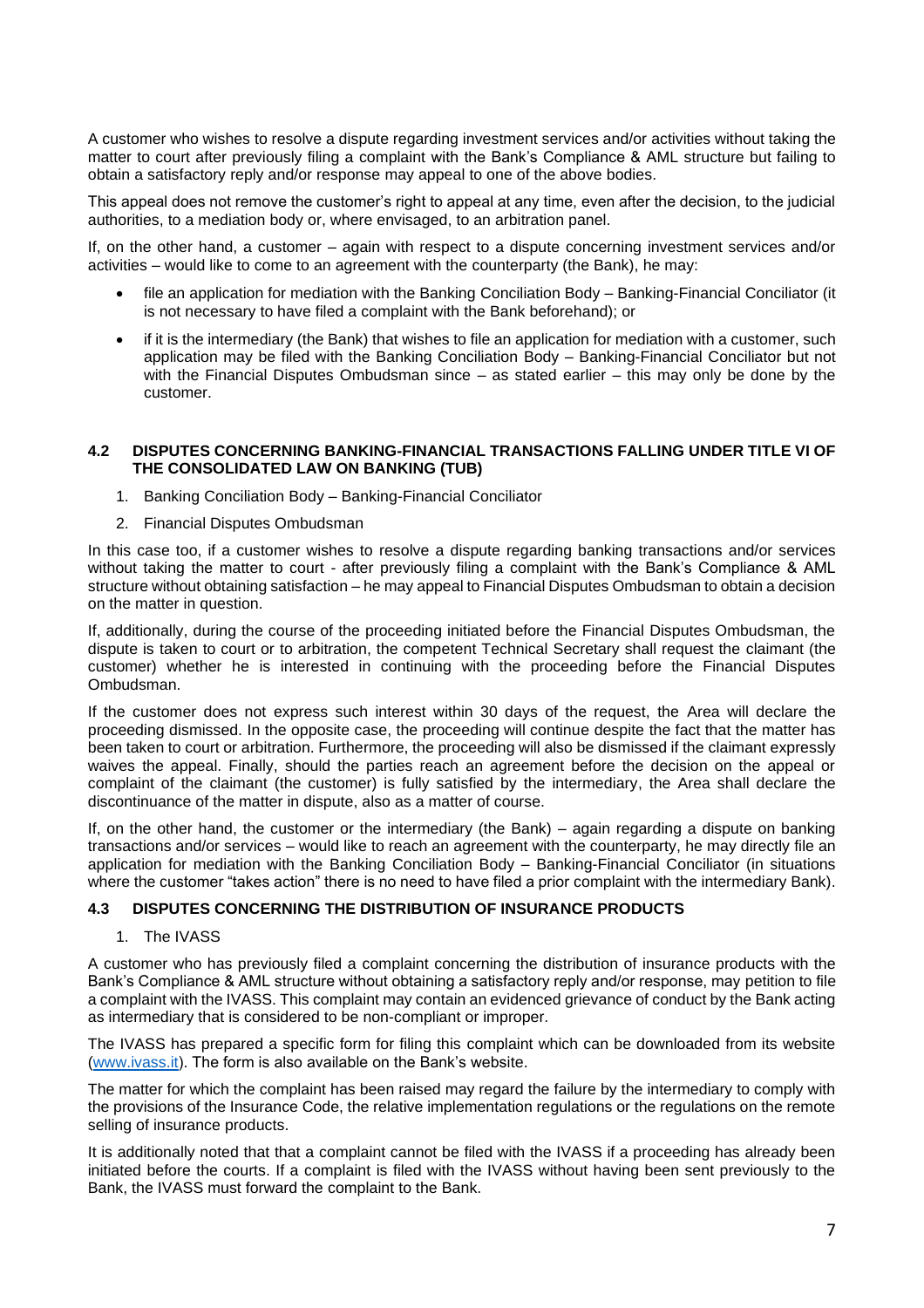If a complaint has been properly sent to the IVASS, on receipt the body shall initiate preparatory activities, obtaining information, if necessary, from other parties it supervises, including companies, and report back to the claimant within 90 days. At the end of these preliminary activities and in any case no later than 120 days after receiving the complaint, the IVASS shall provide a reply to the claimant.

# **5 INTERNAL ORGANISATION AND PROCEDURES FOR MANAGING COMPLAINTS**

# **5.1 MEANS OF DEALING WITH GRIEVANCES**

At the preliminary stage of dealing with a complaint, and as the procedure progresses, any members of the Bank's staff who receive information about the emergence or existence of grievances connected with their daily work, received from customers or from other parties, however expressed, must report this to the Head of the structure to which they belong $^{\rm 2}.$ 

After assessing its validity and/or objective and potential importance, the Head of the business structure involved reports the grievance (by formal means, by way of a suitable communication – cf. attached facsimile form or equivalent – also via email), with his assessments and all the information required to enable the Compliance & AML structure to obtain an adequate understanding.

The Compliance & AML structure, with the support of the structures concerned, makes its assessments and as necessary takes action to introduce all the steps required to resolve any critical matters that may have been identified.

# **5.2 DEFINITION OF COMPLAINT**

Pursuant to the Provisions of the Bank of Italy on systems for the out-of-court resolution of disputes regarding banking and financial transactions and services, "complaint" shall mean – in accordance with a particularly wide acceptance of the meaning of the word – «any means by which a clearly identifiable customer disputes the conduct of an intermediary, also by omission, in writing (e.g. by letter or email)».

Given this broad definition, in order to avoid the material impossibility for the Compliance & AML structure to manage all complaints, such Policy shall exclude from its scope of application – as they do not form part of the above-described notion of "complaint" – all those cases that can be attributed to the ordinary management of the Bank-customer relationship which can be resolved through the mere intervention of the competent Functions or branch manager/deputy manager.

The proper management and reporting of grievances received from customers and any errors detected in current operations enables the Bank to improve its standard of efficiency and its ability to satisfy customers' expectations. Grievances differ from complaints essentially in the fact that in the former case customers report an anomaly by informal means (usually verbally) and do not make any claims for compensation or reimbursement.

## **5.3 RESPONSIBILITIES AND MEANS OF FILING COMPLAINTS**

Complaints management is based within the Bank's Compliance & AML structure and it is to this that customers should turn for any questions resulting from relations with the Bank regarding matters concerning the means by which the Bank has managed transactions or services provided to such customers.

Without prejudice to the matters discussed in Paragraph 5.2 "Definition of complaint", in order to ensure that the Bank deals with complaints on a complete and timely basis, customers can find information about the way in which a complaint should be filed on the Bank's website or at its Modena branch (see Annex 3 "Means of submitting a complaint"), together with the other information that the Bank is required to make available to its customers:

<sup>&</sup>lt;sup>2</sup> If similar situations exist, the Bank of Italy notes the opportunity of establishing forms of relationship between them to ensure consistent treatment in the case of similar issues, as well as introducing specific information flows to ensure that it is possible to obtain useful items from customer grievances – including those not formalised – in order to identify any malfunctioning in the company or any legal or reputational risks for the intermediary; reference should be made to the Bank of Italy's 2016 Guidelines on the Organisation of the Complaints Department.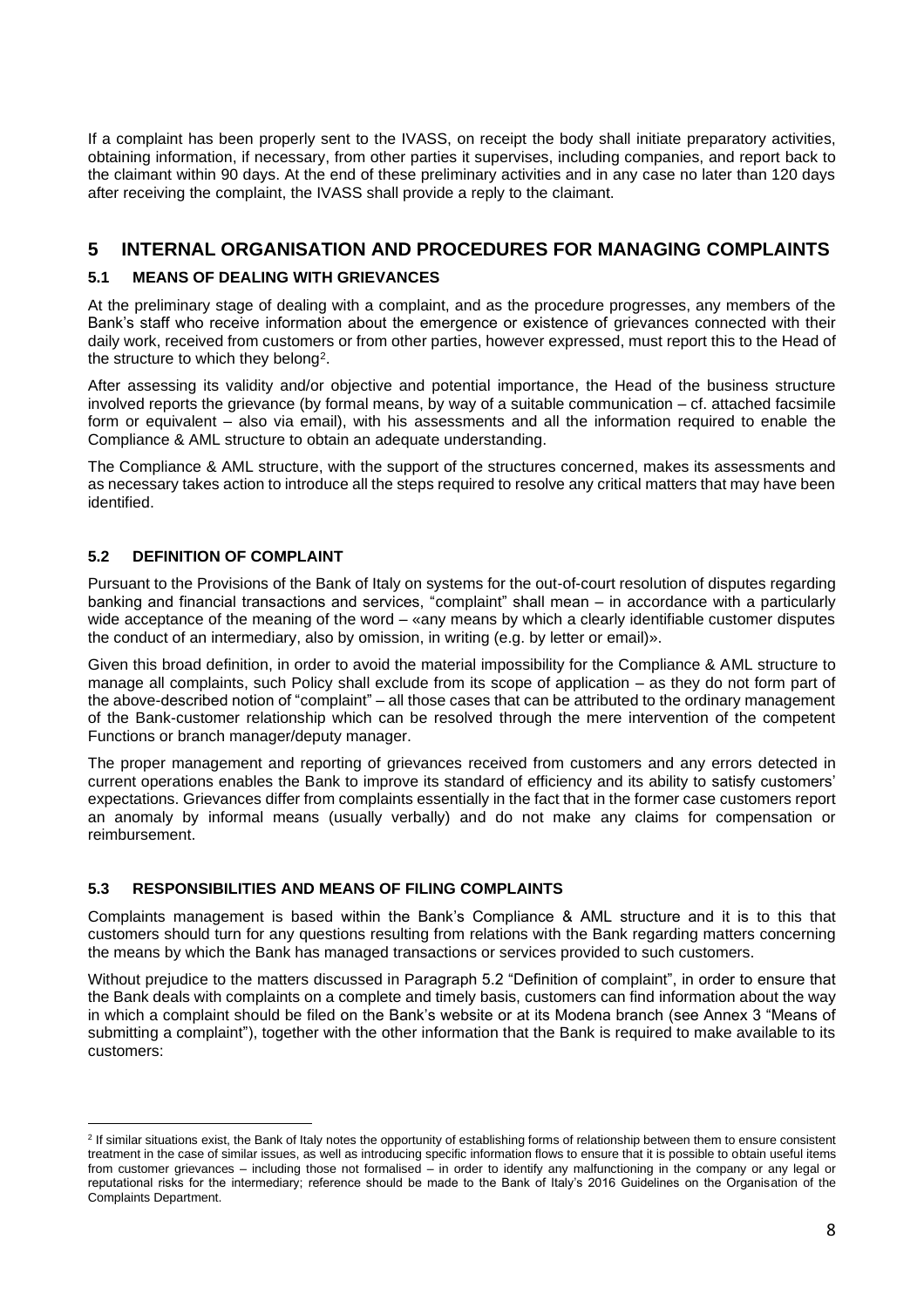- $\bullet$  information identifying the Bank and its registration in Public Registers<sup>3</sup>;
- its registered office and any operating offices;
- its postal address, its email address and, where envisaged, its certified email address;
- the communication concerning the fact that it is subject to control by the Supervisory Authorities and the means by which the customer can file complaints with such or other bodies for dealing with disputes out-of-court<sup>4</sup> ;
- the coordinates for filing complaints and the possibility for the customer to avail himself of any other means for settling disputes out of court that are provided by applicable law.

# **5.3.1 Receipt of a complaint at a branch**

For complaints submitted in writing at a branch, the recipient (the counter clerk, the branch manager, his deputy) must issue a receipt to the customer, filling this out on the basis of a specific facsimile (available in the set of forms held by the branch and in the set of forms to be found in the Complaint Section of the Bank's website).

The complaint, together with a copy of the receipt issued to the customer, must be sent the same day to the Compliance & AML structure by internal mail. The Compliance & AML structure must be provided with information by email that the complaint has been submitted, so that it can establish the time this was actually received, even if it has not yet received details of the "materiality".

# **5.3.2 Receipt of a complaint by post**

A complaint received by post must be sent, where possible, on the day of receipt directly to the Compliance & AML structure, which has the responsibility to store the envelope containing evidence of the date of receipt together with the claim itself.

The Compliance & AML structure must be provided with information by email that the complaint has been submitted, so that it can establish the time this was actually received, even if it has not yet received details of the "materiality".

# **5.3.3 Receipt of a complaint sent by email/certified email**

A complaint received by email/certified email (PEC) arrives directly at the Compliance & AML structure, this managing the cited email addresses. In this case, the complaint must be immediately printed and the relative complaints file updated in order to "crystallise" the time that the complaint was actually received.

# **5.4 INABILITY TO IDENTIFY THE CUSTOMER**

If a complaint is submitted via email and even if identified as "complaint" by simply reading the contents it is impossible to identify the sender/signatory (because for example the complaint is sent from an email address of an **[info@xxxx.it](mailto:info@xxxx.it)** type or is in any case incomprehensible), or if it does not bear a signature in full, the following must be performed:

- if the complaint is received by one of the branch operators, reply via email asking the sender to identify himself in a "clear" manner;
- once the sender has been identified, the operator must after informing the branch manager send the complaint to Compliance & AML by the means and in accordance with the timing described in Paragraph 5.3 above;
- if the complaint is sent directly to Compliance & AML, the latter must reply to the email by the means described in Paragraph 5.5.

<sup>&</sup>lt;sup>3</sup> See for example the Bank's entry in the Register of Insurance Intermediaries.

<sup>4</sup> See Paragraph 4 of this Policy.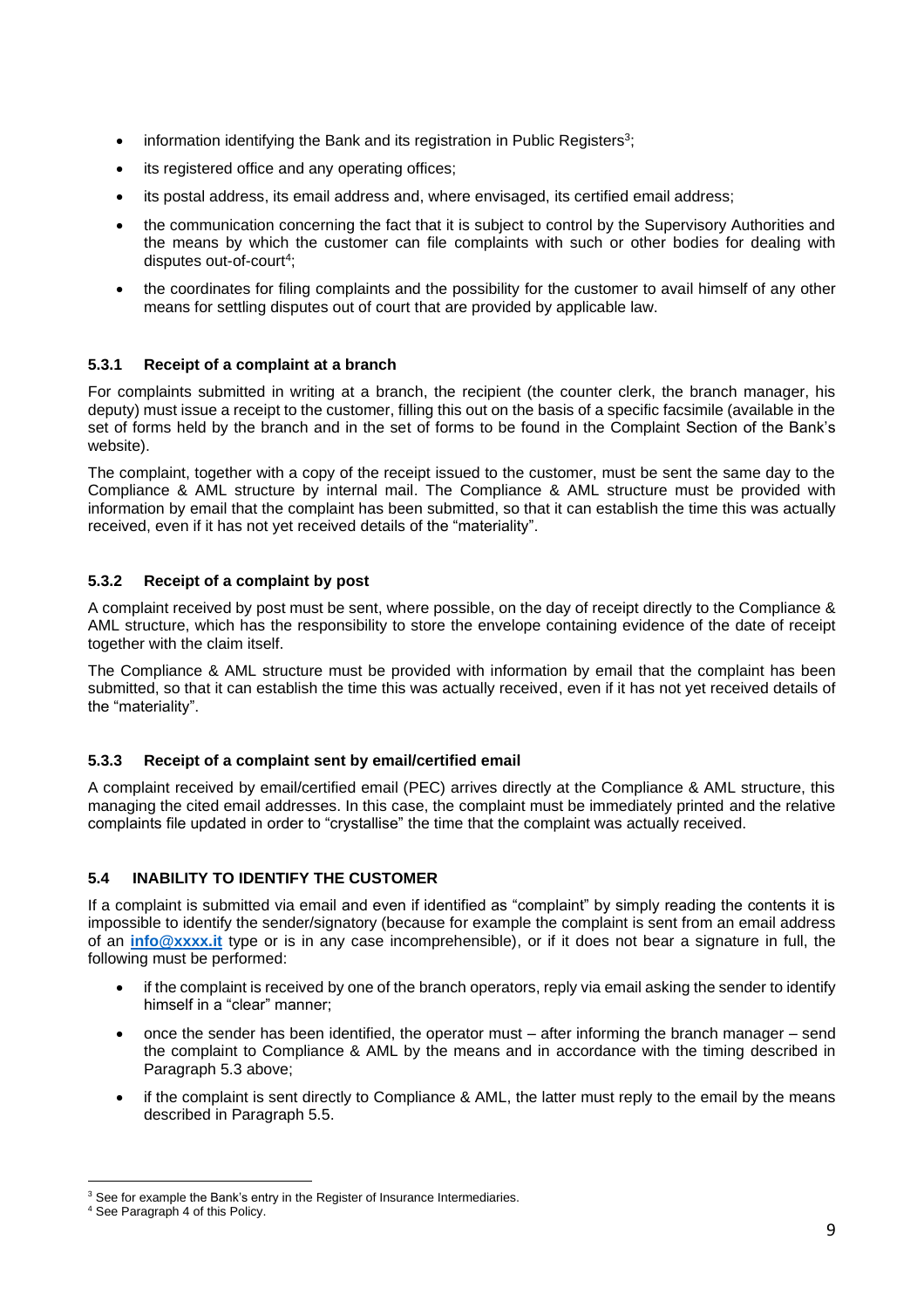# **5.5 DEALING WITH THE COMPLAINT**

On receiving a complaint, Compliance & AML carries out the following steps:

- it prepares an interlocutory response to the customer designed to inform him that the complaint has been received and that it is being dealt with;
- it informs the Head of the structure concerned (or branch manager/deputy manager) of the subject of the complaint, asking him to provide all the pertinent documentation relating to the transactions and/or services to which the complaint refers (whether these concern banking activity or investment services/activities).

More specifically, Compliance & AML asks for the following to be provided:

- 1. a copy of all the documentation relating to the transaction/service to which the complaint refers;
- 2. a written summarised report discussing the circumstances to which the complaint refers, accompanied by the resulting assessments of the merits (available in the set of forms held by the branch and in the set of forms to be found in the Complaints Section of the Bank's website).

All the documentation must be sent to Compliance & AML within 5 working days of the request (an unconditional deadline).

## **5.5.1 Examination by Compliance & AML staff**

On receiving the documentation, the staff of the Compliance & AML structure examine the subject of the complaint and reconstruct the affair in full in order to assess its validity. Following this, they draw up a response accepting or not accepting the complaint for despatch to the customer.

At the end of the examination, if appropriate or necessary, the staff of the Compliance & AML structure discuss the conclusions they have reached on the merits of the complaint with General Counsel and involve the Chief Financial Officer in order to obtain the widest possible assessment of the complaint.

As part of this assessment, particular emphasis is placed on examining previous decisions made by the ABF area panels in order to identify items that may enable the Bank's conduct to be motivated or supported.

## **5.5.2 Despatch of communication to the customer**

Following any discussions with General Counsel and the Chief Financial Officer and after completing the assessment as to whether the complaint will be accepted or not, Compliance & AML notify the customer by way of a communication sent by registered letter with return receipt or by certified email, in which:

- if the claim is considered valid, this states the initiatives that the Bank undertakes to carry out and also the required time within which it undertakes to resolve the subject of the complaint;
- if, on the other hand, the decision has been taken not to accept the complaint, the communication informs the customer that – should he not be satisfied with the reasons for the non-acceptance – he may initiate a process for arriving at an arrangement for the out-of-court resolution of the dispute or ultimately apply to the court,

within the following respective latest dates:

- **1.** 15 working days in the case of complaints regarding payment services pursuant to Directive (EU) 2015/2366 (PSD2), such as for example credit transfers and charges to debit and credit cards<sup>5</sup>;
- **2.** 30 days in the case of complaints regarding banking transactions/services and investment services;

<sup>&</sup>lt;sup>5</sup> In "exceptional situations", if it is unable to reply within the 15 working days provided, the Bank shall send an interlocutory response to the customer stating the reasons for the delay and specifying the period of time by which he will obtain a final response. In any event, the period for receiving the final response shall not be exceed 35 working days. The Bank has accordingly identified possible "exceptional cases" that could hinder the despatch of a response to the customer within the standard 15 working days, namely: 1) if a complaint regards two or more different aspects connected with payment services; 2) if a complaint concerns matters connected with payment services or other matters that regard banking products that must be dealt with together; 3) if a complaint is particularly complicated and calls for a detailed examination and a search for data, information and documents that is especially burdensome for the Bank; 4) if a complaint requires a search for data and information in historical archives and/or in different databases, including those outsourced.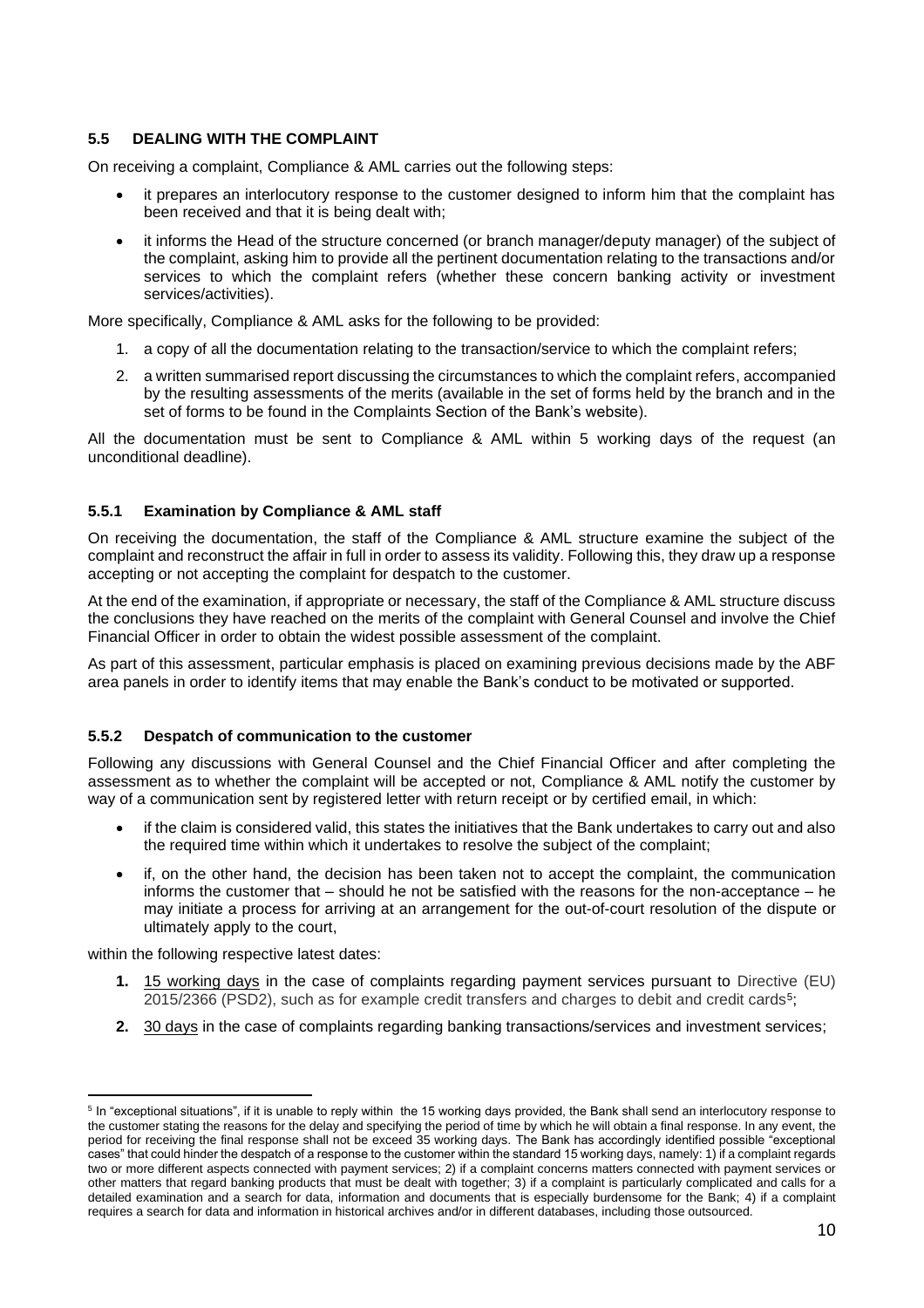- **3.** <u>45 days</u> in the case of complaints regarding the distribution of insurance products<sup>6</sup> <sup>7</sup>;
- **4.** 60 days in the case of disputes regarding a breach of the envisaged obligations of diligence, propriety, information and transparency towards investors in performing the activities governed by Part II of the TUF, including cross-border disputes and disputes falling under Regulation (EU) No 524/2013.

On the other hand, the means of processing complaints will be communicated to the customer at his request, or in any event on confirmation of receipt of the complaint.

Furthermore, if the customer is requesting reimbursement for a payment transaction, the Bank is required to refund the full amount of the payment transaction within 10 days or else provide justification for refusing to doing so<sup>8</sup>.

# **5.5.3 Training for the staff of the Compliance & AML structure**

The Compliance & AML structure is responsible for a constant update on the legislation on complaints management, also taking into account the complexity and large number of bodies that have been created in recent years.

# **6 ANNUAL COMPLAINTS REPORT**

In its annual report to the Board of Directors, Compliance & AML discusses the work it has performed on complaints received by the Bank, this discussing:

- the overall situation concerning the complaints received, together with the relative outcomes, regarding:
	- o the provision of services and investment activities;
	- o banking transactions and services;
	- o the distribution of insurance products;
- the verdicts of the Banking-Financial Conciliator and the courts that have concluded on questions relating to a previous complaint, considered unfounded, in favour of the customer;
- the main critical matters arising from the complaints received;
- the suitability of the procedures and organisational solutions adopted by the Bank<sup>9</sup>.

After approval by the Board of Directors, this report is sent to Consob. In addition, on an annual basis, the Compliance & AML structure publishes a notice on the Bank's website concerning the complaints received during the year, together with a report on the work performed to deal with these containing the relative data<sup>10</sup>.

In the specific case of complaints regarding the distribution of insurance products, the Bank is required by the IVASS to provide the following information:

- the number of complaints received, response times, the subject of the complaint and its outcome;
- the results of the analyses performed on the common causes of the types of complaint received<sup>11</sup>;
- the latest available statistical tables prepared pursuant to article 10-sexies, paragraph 1 of ISVAP Regulation no. 24 of 19 May 2008.

The aim of an effective management of complaints is, in addition to providing "responses" to claimants, also to obtain information about the Bank's internal operations and, in particular, to identify matters useful for identifying the areas where corrective measures or action must be taken. An adequate information flow towards

<sup>6</sup> See article10-sexies of ISVAP Regulation no. 24 of 19 May 2008.

<sup>&</sup>lt;sup>7</sup> If a customer mistakenly sends a complaint relating to an insurance product distributed by the Bank on behalf of an insurance company, which regards the conduct of the latter, the Complaints Department must immediately send the communication to the company, at the same time notifying the customer that this has been done.

<sup>&</sup>lt;sup>8</sup> See article 14 of Legislative Decree no. 11 of 27 January 2010.

*<sup>9</sup>* Legislation transposing Directive (EU) 2015/2366 (PSD2) and other measures of 19 March 2019 which updated the Provisions on the "Transparency of banking and financial transactions and services. Propriety of relations between intermediaries and customers" adopted on 29 July 2009.

<sup>&</sup>lt;sup>10</sup> This report also contains, separately highlighted, information on how complaints concerning the distribution of insurance products were dealt with, pursuant to article 10-sexies, paragraph 3 of ISVAP Regulation no. 24 of 19 May 2008.

<sup>&</sup>lt;sup>11</sup> See article 10-undecies, paragraph 1 of ISVAP Regulation no. 24 of 19 May 2008.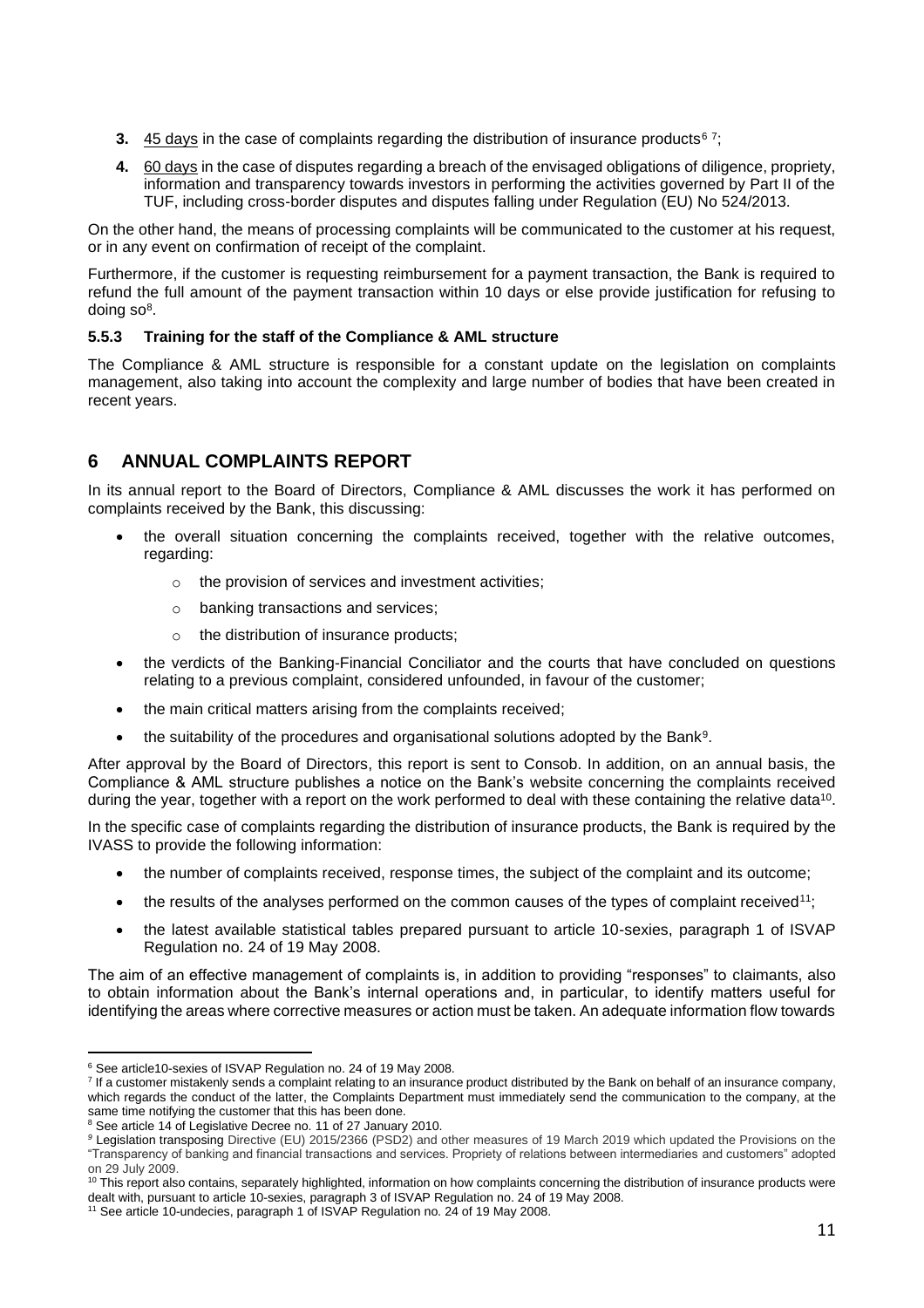corporate management is therefore necessary, together with assessments on the adequacy of the procedures and organisational solutions adopted in good time.

By way of the structured system of information flows with corporate management for the management and processing of complaints, the Compliance & AML structure ensures that items useful for detecting the phenomena underlying such and the related critical matters are identified. This system of communication also guarantees the existence of a system of management control that enables the Compliance & AML structure to systematically monitor the status of the processing of the procedures, ensuring regular and adequate summarised information flows towards any other structures that may be involved.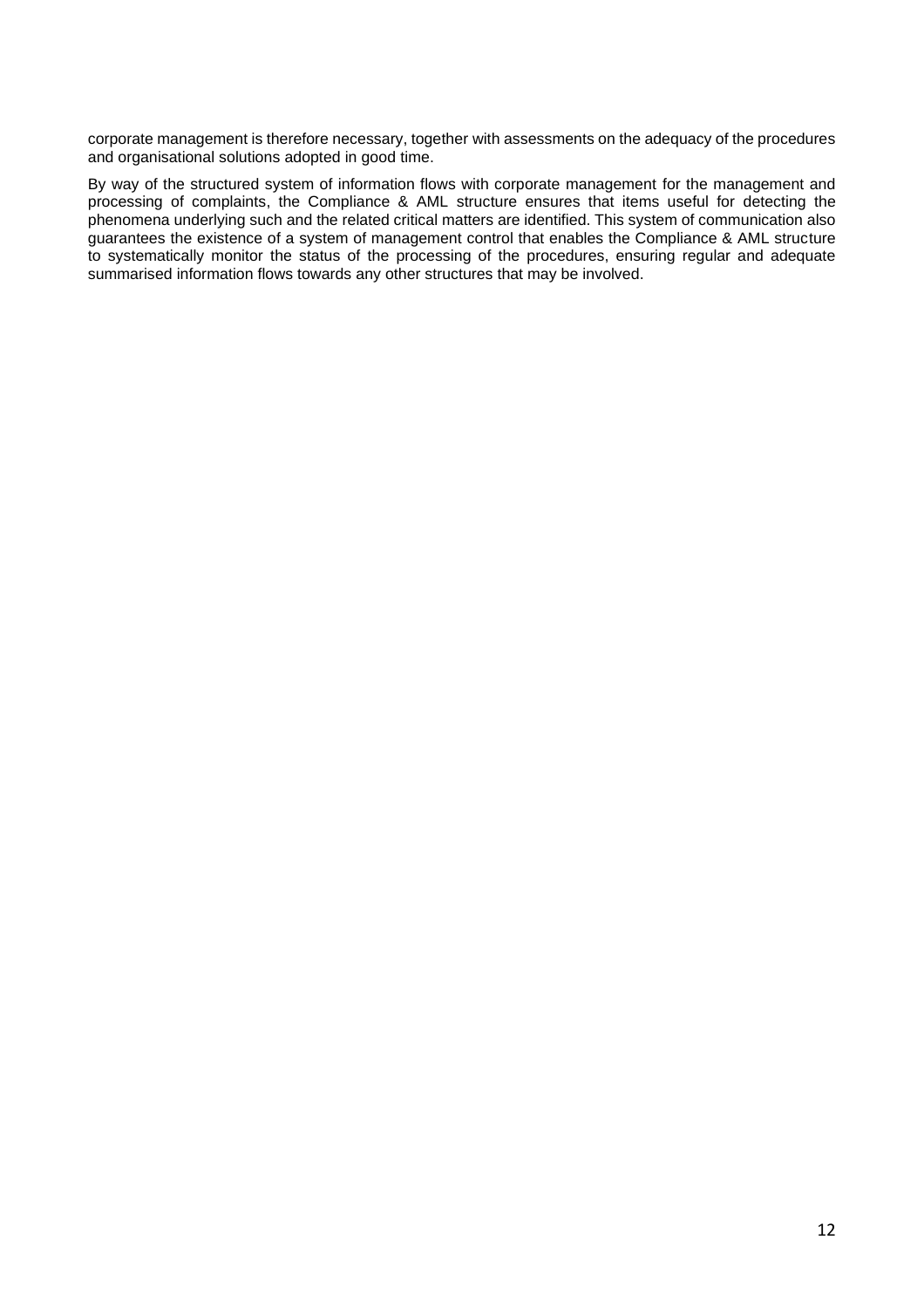# **7 ANNEXES**

# **7.1 ANNEX 1: RELATED LEGISLATION AND REGULATIONS**

# **INTERNAL RELATED REGULATIONS**

illimity Way

Organisation, Management and Control Model pursuant to ex. Legislative Decree no. 231/2001

Transparency Policy for Banking and Financial Transactions and Services – Proper Relations with **Customers** 

# **EXTERNAL RELATED LEGISLATION AND REGULATIONS**

[Provisions of the Bank of Italy of 18 June 2009 on systems for the out-of-court resolution of disputes](https://www.bancaditalia.it/compiti/vigilanza/normativa/archivio-norme/disposizioni/disposizioni/index.html) regarding banking and financial transactions [and services as amended and/or supplemented \(latest](https://www.bancaditalia.it/compiti/vigilanza/normativa/archivio-norme/disposizioni/disposizioni/index.html)  revision [3 November](https://www.bancaditalia.it/compiti/vigilanza/normativa/archivio-norme/disposizioni/disposizioni/index.html) 2016)

[CICR \(Interministerial Committee for Credit and Savings\) Resolution](https://www.bancaditalia.it/compiti/vigilanza/normativa/archivio-norme/delibere-cicr/delibera-20080729-275/index.html) no. 275 of 29 July 2008

Consob [Resolution no. 19602 of 4 May](http://www.consob.it/documents/46180/46181/d19602.pdf/568985a9-5f3f-48a7-9bc3-a923faa4832e) 2016

[Consob Resolution no. 19700 of 3 August](http://www.consob.it/documents/46180/46181/d19700.pdf/553c2360-67b6-474e-ad07-cb9754ec9c22) 2016

Procedural Regulation for Mediation [pursuant to Ministerial Decree no. 180 of 18 October 2010](http://www.conciliatorebancario.it/index.php/mediazione/regolamento)

[Commission Delegated Regulation \(EU\) 2017/565 of 25 April 2016](https://eur-lex.europa.eu/legal-content/IT/ALL/?uri=CELEX%3A32017R0565)

[ISVAP Regulation no. 24 of](https://www.ivass.it/normativa/nazionale/secondaria-ivass/regolamenti/2008/n24/index.html) 19 May 2008

[Legislative Decree no. 209 of 7 September 2005](https://www.gazzettaufficiale.it/atto/serie_generale/caricaDettaglioAtto/originario?atto.dataPubblicazioneGazzetta=2005-10-13&atto.codiceRedazionale=005G0233&elenco30giorni=false) – Insurance Code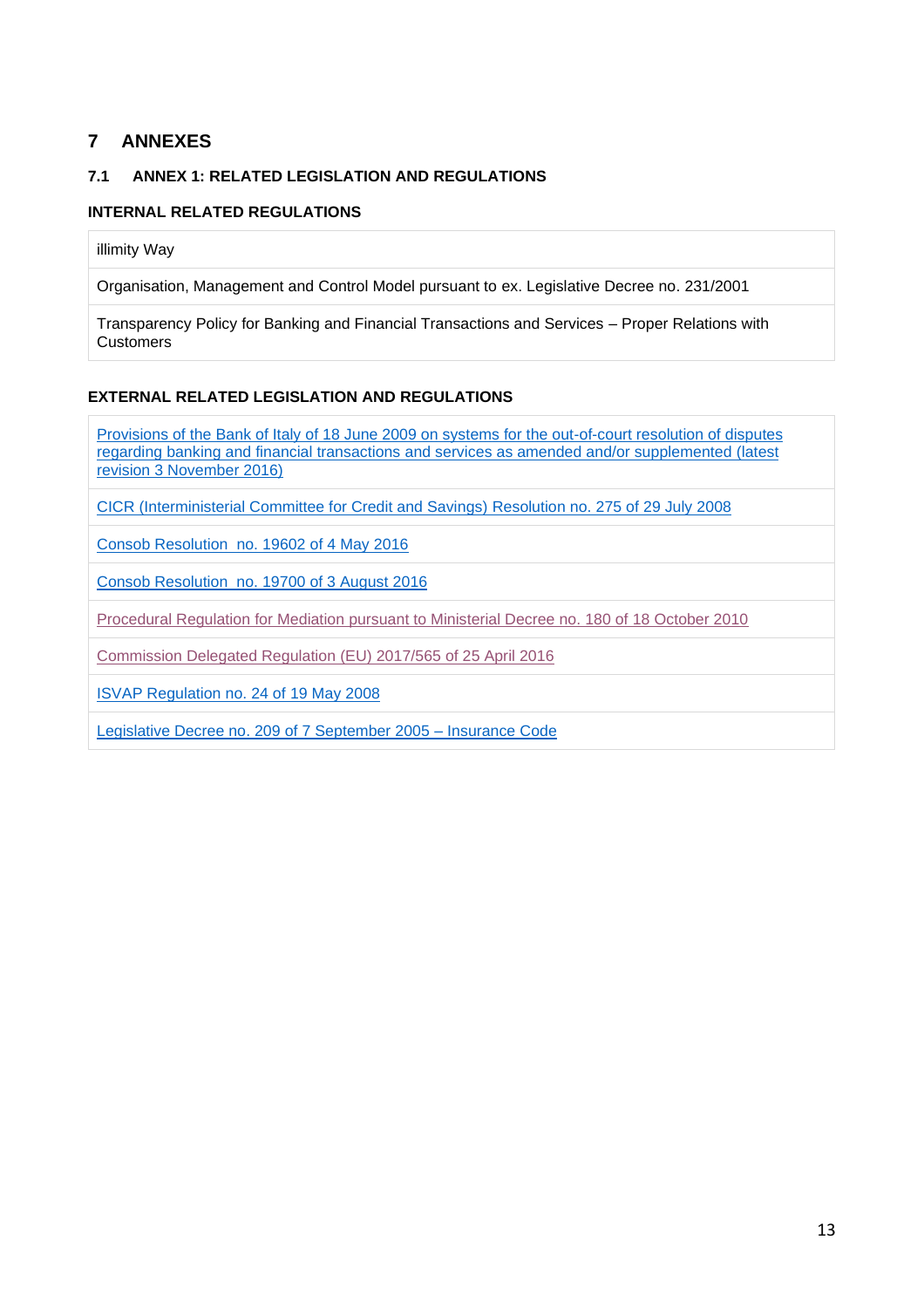#### **7.2 ANNEX 2: ATTACHED LEGISLATION AND REGULATIONS FOR THE MANAGEMENT OF COMPLAINTS AND GRIEVANCES**

#### **1 MANAGEMENT OF COMPLAINTS AND GRIEVANCES**

#### **1.1 Introduction**

The Provisions of the Bank of Italy of 18 June 2009, as amended, on systems for the out-of-court resolution of disputes regarding banking and financial transactions and services and the subsequent Provisions on the transparency of banking and financial transactions and services and the propriety of relations between intermediaries issued on 29 July 2009, as amended/updated, put emphasis on the importance of the fact that banks should take the utmost care when dealing with complaints, in order to prevent disputes arising and to resolve situations involving the potential dissatisfaction of customers at an early stage, with the aim of maintaining a proper and transparent relationship with such customers.

This Policy has been drawn up to enable the Bank to comply with current supervisory provisions. The Policy may also be found on the Bank's website under the section "Complaints".

More specifically, the implementation of a Complaints Management Policy agreed by the Bank's senior bodies is a practice that it believes necessary for ensuring that customers' arguments are effectively safeguarded.; the drafting of a policy based on this approach increases corporate sensitivity and facilitates dealing with reports. In particular it encourages collaboration by structures other than those directly responsible for dealing with complaints. Proper management of complaints enables the profiles of customer dissatisfaction to be known and allows swift and effective remedies to be carried out, both by way of initiatives taken with respect to the individual claimant and through the preparation of generalised solutions.

The Bank encourages the systematic inclusion of the information obtainable from complaints amongst that used to measure the degree of customer satisfaction; this approach contributes to the timely identification of any issues there may be connected with business operations and encourages the search for suitable solutions.

## **2 LEGISLATIVE FRAMEWORK**

#### **2.1 Banking Conciliation Body – Banking-Financial Conciliator (***Organismo Conciliazione Bancaria - Conciliatore Bancario Finanziario***)**

Following the introduction of Legislative Decree no. 28 of 20 March 2010 on "Mediation designed to resolve civil and commercial disputes" <sup>12</sup>, which was subsequently followed by Decree no. 180 of the Ministry of Justice of 18 October 2010<sup>13</sup> as amended, the provisions of article 5, paragraph 1-bis of said decree became operational, requiring that *"anyone intending to take legal action for a dispute on matters regarding condominium affairs, property rights, division of inheritance, hereditary succession, family business agreements, leasing, bailment, leasing of businesses, compensation for damages incurred as the result of medical and healthcare responsibilities or libel in the press or other means of communication or insurance, banking and financial contracts is initially required, represented by a lawyer, to endeavour to reach a settlement by way of mediation pursuant to this decree or the proceedings set forth in Legislative Decree no. 179 of 8 October 2007 and the respective implementing regulations or the procedure introduced in implementation of article 128-bis of the consolidated law on banking and credit matters as per Legislative Decree no. 385 of 1 September 1993, as amended, or the procedure introduced in implementation of article 187-ter of the Private Insurance Code as per Legislative Decree no. 209 of 7 September 2005, for the matters governed therein. It is further noted that performance of the mediation procedure is a condition for entertaining the application in court" 14 .*

*"On the other hand, the following are expressly excluded from the scope of application of paragraph 4 of said article 5: "a) injunction proceedings, including opposition, up to the decision on the application for the granting* 

<sup>&</sup>lt;sup>12</sup> The Legislative Decree became effective on 20 March 2011.

<sup>&</sup>lt;sup>13</sup> Published in the Official Journal, General Series, no. 258 of 4 November 2010.

<sup>&</sup>lt;sup>14</sup> It is further stated that "'preclusion must be pleaded by the claimant, under penalty of expiration, or raised by the court of its own motion, *no later than the first hearing. Where the court ascertains that the mediation has already begun, but has not been completed, it sets the date for the next hearing after the deadline pursuant to article 6. The court acts in the same way if mediation has not been attempted,*  assigning the parties at the same time a deadline of 15 days to file an application for mediation. This paragraph is not applicable to the *measures set forth in articles 37, 140 and 140-bis of the consumer code as per Legislative Decree no. 206 of 6 September 2005 as amended".*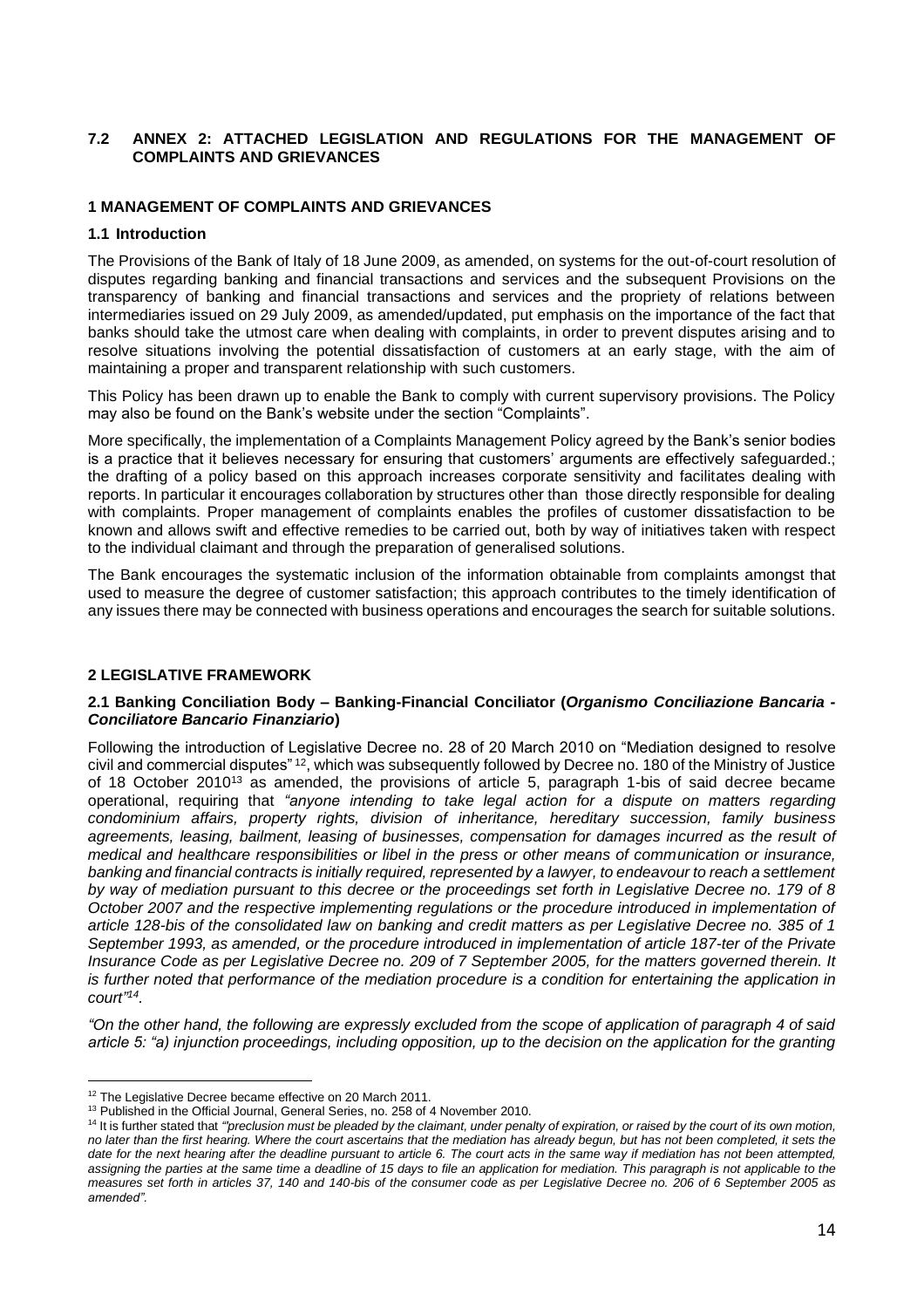*and suspension of provisional enforcement; b) proceedings for the validation of dismissal or eviction up to the change of procedure pursuant to article 667 of the Italian Code of Civil Procedure; c) proceedings for preliminary technical expertise for the settlement of the dispute, pursuant to article 696-bis of the Italian Code of Civil Procedure; d) ownership proceedings, up to the delivery of the judgement pursuant to article 703, third paragraph of the Italian Code of Civil Procedure; e) opposition or cognisance interlocutory procedures relating to enforcement of judgement; f) proceedings in judges' chambers; g) civil action brought during a criminal trial".*

The attempt to reach a settlement by mediation accordingly assumes significant importance, given that this step has become a condition for entertaining an action in court.

Mediation – the positive result of conciliation – is a means for settling a dispute that arises between two or more parties by assigning the duty to an independent third party (identifiable for the purpose of this Policy as the "Mediator") to facilitate the parties in reaching an agreement.

The Mediator is an expert but not a judge, meaning that he is not required to come down on the side of one party or the other. He is designated by the Banking Conciliation Body – Banking-Financial Conciliator, given that the Bank is a member of the Banking-Financial Conciliator body – the association for the out-of-court resolution of banking, financial and corporate disputes - ADR", with offices at Via delle Botteghe Oscure 54,<br>00186 Rome, Italy (telephone: 06/974821, telefax: +39 06/67482250, email: 00186 Rome, Italy (telephone: 06/974821, telefax: +39 06/67482250, email: **associazione@conciliatorebancario.it**) and has designated such as the mediating body for any disputes that may arise in contractual relationships with its customers.

## **2.1.1 Objective scope of application**

Pursuant to article 2, paragraph 1 of the Regulation on the Procedure for Mediation issued pursuant to Ministerial Decree no. 180 of 18 October 2010, as per the revision of May 2016, the Banking Conciliation Body – Banking-Financial Conciliator has jurisdiction on all matters regarding the work performed by banking intermediaries (the Consolidated Law on Banking – TUB), financial intermediaries (the Consolidated Law on Finance – TUF) and the operations of the specific companies involved.

#### **2.1.2 Subjective scope of application**

On the other hand, the subjective scope of application regards all customers as well as the Bank itself.

## **2.1.3 Outcome of the mediation procedure**

A request for mediation is made by completing the form prepared by the Banking Conciliation Body and may be drawn up by the party/parties involved or by a delegated party, in the latter case the form must be signed in any case by the applicant. The duration of the mediation procedure may not exceed 90 days, starting from the day on which the request for mediation is filed<sup>15</sup>.

The parties (customer(s), Bank) have no obligation to reach an agreement, nevertheless, in the case of a positive outcome the procedure is concluded pursuant to article 8 of the above-mentioned Procedural Regulation for Mediation and the mediator draws up a formal report that must be signed by the parties and the mediator, who certifies the parties' signatures or their impossibility to sign. If, by way of the agreement, the parties conclude one of the contracts or perform one of the actions set forth in article 2643 of the Italian Civil Code to proceed with the transcription of such, the signatures on the report must be authenticated by a public official authorised to do so. The agreement reached may envisage the payment of a sum of money for every breach or non-fulfilment of the established obligations or delay in their performance.

Pursuant to article 12 of Legislative Decree no. 28/2010, as amended by article 84, paragraph 1m) of Decree Law no. 69 of 21 June 2013, if all the parties adhering to the mediation are represented by a lawyer, the agreement that has been signed by the parties and such lawyers acts as an executive instrument for compulsory enforcement, execution of delivery and release, execution of the obligations to act or abstain from acting, as well as for the registration of a lien. The lawyers attest and certify that the agreement complies with binding regulations and public policy. The agreement as per the previous sentence must be fully transcribed in the demand for compliance pursuant to article 480, second paragraph of the Code of Civil Procedure. In all the other cases the agreement attached to the report is ratified, upon application of one of the parties, by way of a decree of the presiding judge of the court, after ensuring compliance with all formal aspects and binding regulations and public policy. In cross-border disputes, as per article 2 of Directive 2008/52/EC of the European Parliament and of the Council of 21 May 2008, the report is ratified by the presiding judge of the court in whose

<sup>&</sup>lt;sup>15</sup> Pursuant to article 6 of Legislative Decree no. 28 of 4 March 2010. This deadline was amended to such by article 84, paragraph 1f) of Decree Law no. 69 of 21 June 2013, converted, with modifications, by Law no. 98 of 9 August 2013; see paragraph 2 of article 84 of Decree Law no. 69 of 21 June 2013 for the applicability of this provision.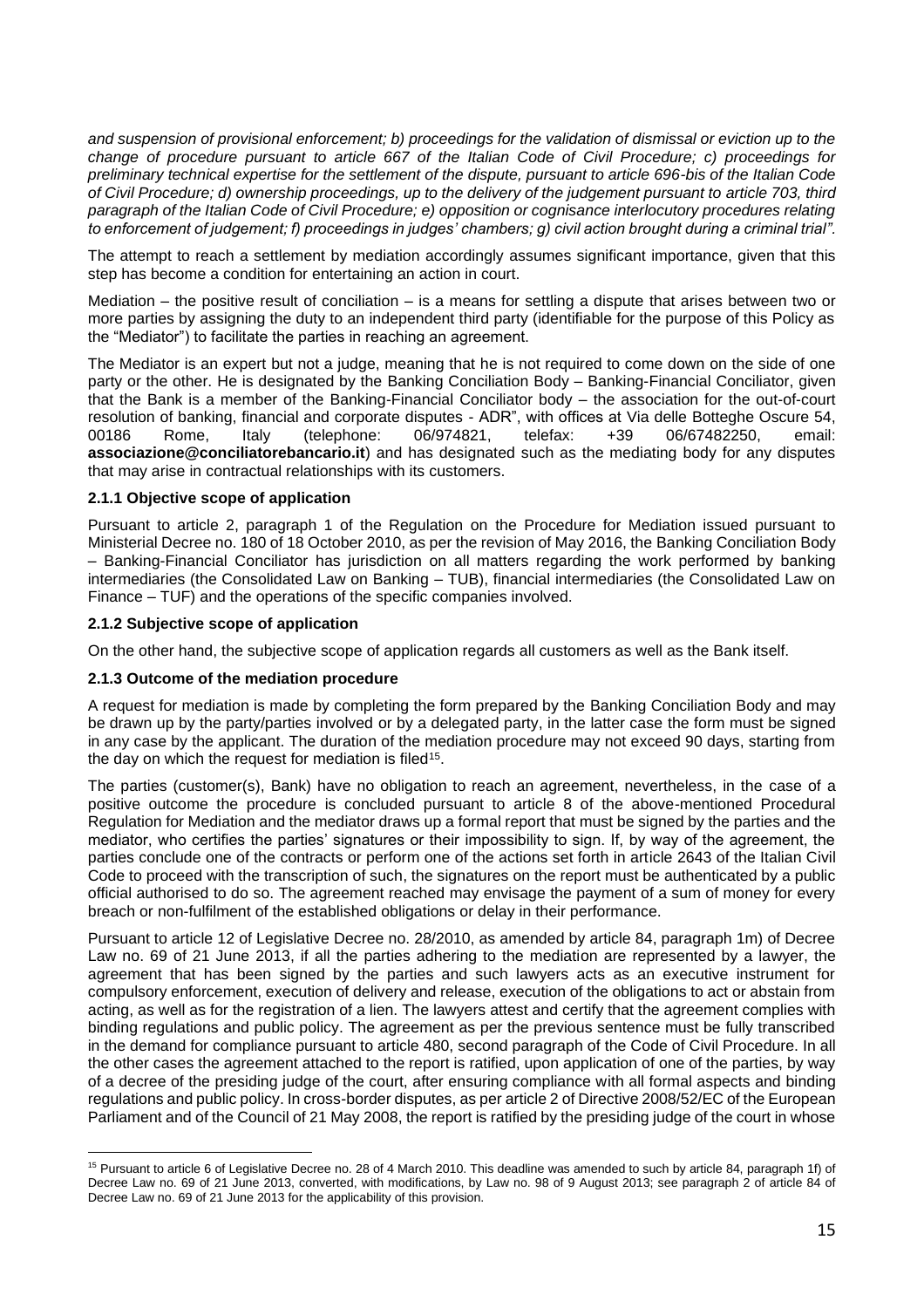administrative district the agreement must be executed. The report referred to in paragraph 1 acts as an executive instrument for compulsory enforcement, for specific performance and for the registration of a lien.

On the other hand, if the attempt at mediation is unsuccessful, the mediator only prepares a written conciliation proposal of his own if all the parties request this. The parties shall accept or reject this proposal within the binding term of seven days. If the proposal is accepted by all the parties, the mediator draws up a report pursuant to article 8, paragraph 1 of the Procedural Regulation for Mediation.

It is further noted that in the event of failure to participate in the mediation procedure without justified reason, the court will order the claimant who, in the cases set forth in article 5, did not participate in the proceeding without justified reason, to make the payment in favour of the State of an amount corresponding to the court fee due for the judgement<sup>16</sup>. This "penalty" is added to the provision previously in force under which:  $\kappa(...)$  from the failure to participate in the mediation procedure without justified reason, the court may deduce matters of proof in the subsequent judgement pursuant to article 116, paragraph 2 of the Code of Civil Procedure». For matters of a strictly operational nature in the mediation procedure reference should be made to the regulation to be found on the Banking-Financial Conciliator's website [\(http://www.conciliatorebancario.it\)](http://www.conciliatorebancario.it/).

## **2.2 Banking and Financial Ombudsman (***Arbitro Bancario Finanziario - ABF***)**

The Banking and Financial Ombudsman (ABF) is a new, alternative system for the out-of-court resolution of disputes, set up pursuant to article 128-bis of the Consolidated Law on Banking (introduced by Law no. 262 of 28 December 2005) which became operative on 15 October 2009. Resolution no. 275 of the Interministerial Committee for Credit and Savings (CICR) of 29 July 2008 sets forth the discipline of out-of-court systems, determining their field of application and their structure and the basic operating rules of the procedure, entrusting the Bank of Italy with the duty to establish the detailed rules on "Provisions [on systems for the out](https://www.bancaditalia.it/compiti/vigilanza/normativa/archivio-norme/disposizioni/disposizioni/index.html)[of-court resolution of disputes regarding banking and financial transactions and services"](https://www.bancaditalia.it/compiti/vigilanza/normativa/archivio-norme/disposizioni/disposizioni/index.html) in a document which was issued by the Bank of Italy on 2 November 2016.

The ABF is organised into seven geographical Areas across Italy: Bari, Bologna, Milan, Naples, Palermo, Rome and Turin. The composition of each Area Panel ensures that the interests of the various parties involved are represented, supported by the respective Secretariats.

The territorial jurisdiction of each Area is established by way of the above-mentioned provision in the following way:

- Milan Area: has jurisdiction for petitions filed by customers with domicile in the regions of Lombardy, Veneto, Friuli – Venezia Giulia and Trentino-Alto Adige;
- Turin Area: has jurisdiction for petitions filed by customers with domicile in the regions of Piedmont, Liguria and the Aosta Valley;
- Bologna Area: has jurisdiction for petitions filed by customers with domicile in the regions of Emilia-Romagna and Tuscany;
- Rome Area: has jurisdiction for petitions filed by customers with domicile in the regions of Lazio, Umbria, the Marches and Abruzzo and those with domicile abroad;
- Naples Area: has jurisdiction for petitions filed by customers with domicile in the regions of Campania and Molise;
- Bari Area: has jurisdiction for petitions filed by customers with domicile in the regions of Puglia, Basilicata and Calabria;
- Palermo Area: has jurisdiction for petitions filed by customers with domicile in the regions of Sicily and Sardinia.

Each Area Panel consists of 5 members: the Chairman and two members are chosen by the Bank of Italy, one member is designated by the intermediaries' associations and one member is designated by the customers' associations. An extra Area has been created, the Coordination Area, consisting of three Chairmen of the territorial Areas, one member designated by the intermediaries' associations and one member designated by the customers' associations, to which the Area with territorial jurisdiction remits questions of greater importance. The decisions taken by the Coordination Area, therefore, enable uniform guidelines to be provided

<sup>16</sup> A provision added by article 84, paragraph 1i) of Decree Law no. 69 of 21 June 2013, converted, with modifications, by Law no. 98 of 9 August 2013; see paragraph 2 of article 84 of Decree Law no. 69 of 21 June 2013 for the applicability of this provision.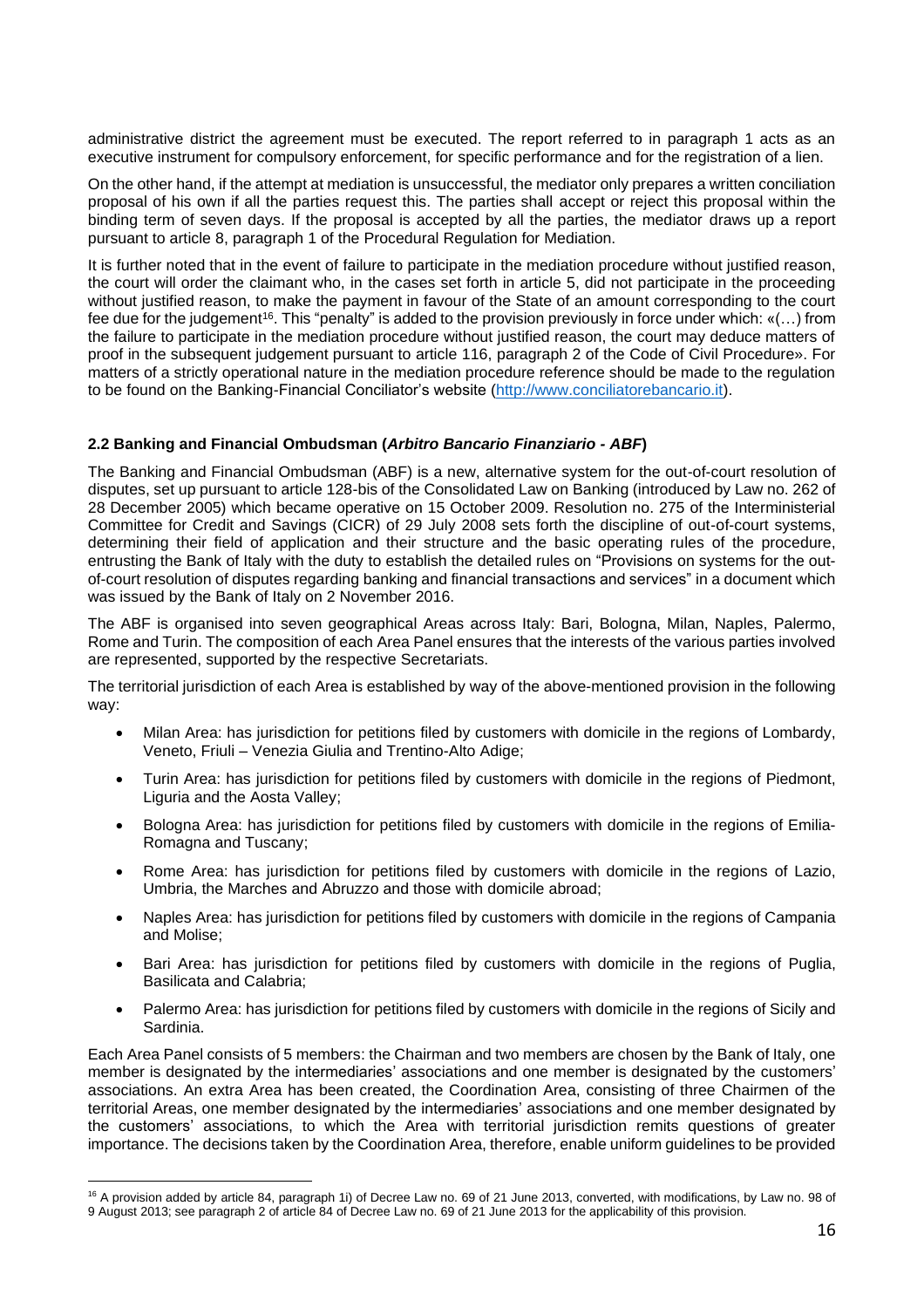on more complicated matters. In turn, the Board of Directors of illimity Bank S.p.A. has approved adherence to the Banking and Financial Ombudsman scheme, and on 15 September 2009 authorised the Banking-Financial Conciliator to notify the Bank of Italy that the company has adhered to the Banking and Financial Ombudsman scheme.

# **2.2.1 Objective scope of application<sup>17</sup>**

Pursuant to paragraph 4 of the "Provisions of the Bank of Italy on systems for the out-of-court resolution of disputes regarding banking and financial transactions and services" of 18 June 2009, disputes relating to banking and financial transactions and services may be submitted to the Banking and Financial Ombudsman (*Arbitro Bancario Finanziario - ABF*). Expressly excluded from its jurisdiction are disputes regarding investment services and activities and other cases subject to Title VI of the Consolidated Law on Finance, pursuant to article 23, paragraph 4 of Legislative Decree no. 58/1998.

The ABF can determine the outcome of all disputes regarding banking and financial transactions and services, such as, by way of mere example, current account relationships, mortgages and personal loans, as follows:

- up to 100,000 euro, if the customer requests a sum of money;
- with no monetary limit, if the customer only requests the ascertainment of rights, obligations and options (for example when the customer complains that he has not received transparency documentation or that a charge has not been released after a mortgage has been extinguished);
- confirming a practice already consolidated in the Areas, in accordance with the new Provisions of the Bank of Italy on systems for the out-of-court resolution of disputes, requests for the compensation of damages made for the first time on petition to the ABF are admissible if the damage in question is the immediate and direct consequence of the same conduct reported in the complaint (submitted to the intermediary).

The ABF cannot:

- decide the outcome of disputes for compensation for damages that are not the immediate and direct consequence of the intermediary's non-fulfilment or breach;
- decide the outcome of disputes relating to tangible assets or services other than those of a banking and financial nature that are the object of a contract between the customer and the intermediary or contracts associated with it<sup>18</sup>:
- hear disputes for which a compulsory enforcement proceeding or injunction proceeding is pending.

In addition, in particular:

- disputes regarding transactions or conduct prior to 1 January 2009 cannot be submitted to the ABF;
- petitions relating to disputes already submitted to the courts may not be filed, except in the case of petitions filed by the deadline set by the courts pursuant to article 5, paragraph 1-bis of Legislative Decree no. 28 of 4 March 2010<sup>19</sup>;
- petitions relating to disputes submitted for arbitration or for which an attempt at conciliation or mediation pursuant to law is pending (for example Legislative Decree no. 28 of 4 March 2010), initiated by the claimant or to which the claimant has adhered, may not be filed<sup>20</sup>;

<sup>17</sup> Article 23, paragraph 4 of the Consolidated Law on Finance (TUF) excludes the applicability of Title VI of the Consolidated Law on Banking (TUB). The provisions of Title VI of the TUB are applicable: a) to investment services and activities; b) to the placement of financial products; c) to transactions and services that are components of financial products subject to the discipline of articles 25-bis and 25-ter or Part IV, Title II, Chapter I. In any case, the relevant provisions of Title VI of the TUB are applicable to all credit transactions as well as the services and payment accounts disciplined by Chapters I-bis, II, II-bis and II-ter of the TUB. As regards the definition of the scope of application of the provisions in question, reference should also be made to Consob Regulation no. 16763 of 29 December 2008 governing conciliation and arbitration procedures concerning investment and collective asset management services set forth in Legislative Decree no. 179 of 2007 that remits in turn to a memorandum of understanding between the Chamber of Conciliation and Arbitration in Consob and the system for the out-of-court resolution of disputes pursuant to article 128-bis of the TUB.

<sup>&</sup>lt;sup>18</sup> By way of example, disputes regarding any defects in assets granted in leasing or provided through consumer credit transactions; those relating to the provision of assets connected with trade receivables sold as part of factoring transactions.

<sup>&</sup>lt;sup>19</sup> The cognition scope of the ABF determined by these provisions remains unaltered in these cases too.

<sup>&</sup>lt;sup>20</sup> More specifically, petitioning the ABF is however possible if a conciliation procedure, already begun, fails; in this case – without prejudice to the requirements of article 5, paragraph 1 of Legislative Decree no. 28 of 4 March 2010 – the petition may also be submitted if the deadline of 12 months pursuant to section VI, paragraph 1 has not been complied with.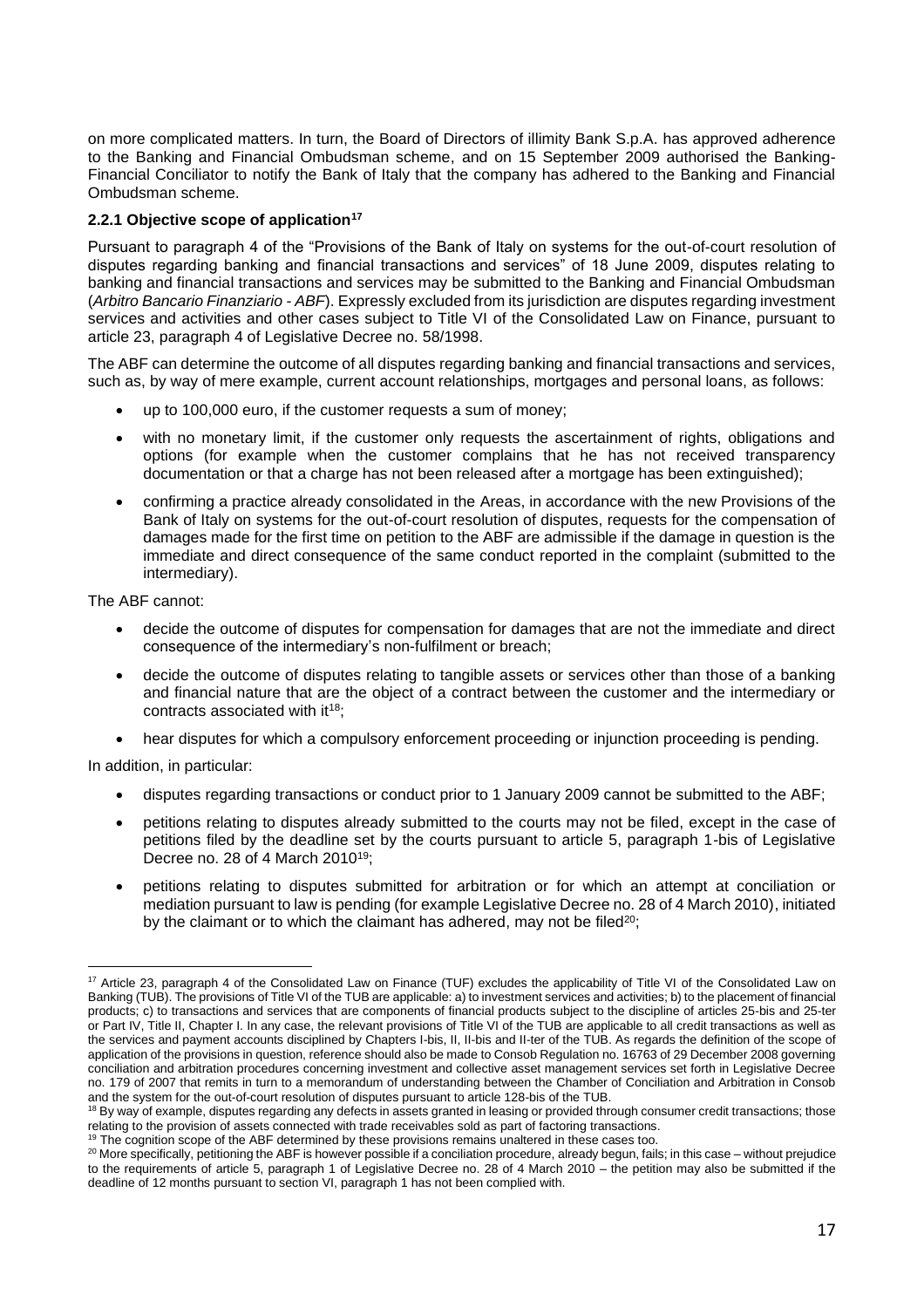in the case of collective compensatory action pursuant to article 140-bis of the Consumer Code, the dispute is considered submitted to the courts from the time the consumer or user adheres to the collective action.

All petitions to the ABF, which must be filed by using the specific form to be found on the ABF's website [\(http://www.arbitrobancariofinanziario.it\)](http://www.arbitrobancariofinanziario.it/) as well as on the Bank's website, must be preceded by a written complaint to the Bank and no more than 12 months may have passed from the filing of the complaint, without prejudice to the possibility of filing a new complaint also after the expiry of this period. The complaint is processed by the means set forth in the discipline on the transparency of banking and financial services.

## **2.2.2 Subjective scope of application**

The scope of application from a subjective standpoint, on the other hand, regards all of the Bank's customers.

## **2.2.3 Stages of the procedure**

Customers remaining unsatisfied or whose complaint has not achieved a result within 30 days or 15 days (a period applicable only to complaints about the provision of payment services) of being received by the intermediary may file a petition with the ABF, also without representation by a lawyer. The petition must concern the same disputed matter as the complaint and must be signed by the customer.

The petition may be filed, on the customer's behalf, by a trade association of which the customer is a member or by another representative authorised to do so; in such cases the petition is also signed by the customer or accompanied by a power of attorney. Petitions filed in the absence of a complaint made to the intermediary that relate to disputes pending before the courts for which the judge has noted the failure to satisfy the condition for entertaining the application in court pursuant to article 5, paragraph 1-bis of Legislative Decree no. 28/2010, shall also be considered admissible.

The petition may either be:

- sent directly, by the means stated on the forms published on the ABF's website, to the Technical Secretariat of the competent Area Panel or to any branch of the Bank of Italy, which will forward it without delay to the competent Technical Secretariat; or
- handed in at any of the branches of the Bank of Italy open to the public, which will then take the same action as above.

Customers filing a petition pursuant to the present discipline must provide timely notice of this to the intermediary by sending the latter a copy of the petition by registered letter with return receipt or by certified email.

Within 30 days of receipt, the Bank must send its counter-deductions on the complaint to the competent Technical Secretariat of the ABF together with all the documentation needed to assess the complaint, including that relating to the stage of the complaint.

If a delay or lack of documentation due to the intermediary makes it impossible for the Area to come to a decision on the merits of the dispute, the Area shall assess the intermediary's conduct from the standpoint of failure to cooperate.

## **2.2.4 Outcome of the procedure**

Within 60 days of receiving the Bank's counter-deductions, the territorially competent Area of the ABF issues its decision. This deadline may be suspended once or more, although the total period may not exceed 60 days, by the Technical Secretariat during the preliminary investigation or by the Area in order to request further information from the parties. The suspension is communicated to both parties, together with the setting of a latest date for producing any requested additions.

The Area, of its own accord or at the request of a party, may declare the procedure interrupted if the claimant (the customer), in relation to the dispute in question, communicates that he has initiated or adhered to an attempt at conciliation or mediation. In this case, if the conciliation is successful, the petition may be resubmitted without the need to file a new complaint with the intermediary. In addition, if during the proceeding the intermediary has submitted the dispute to the courts or for arbitration, the competent Technical Secretariat shall ask the claimant (the customer) whether he is interested in continuing the proceeding before the ABF.

If such interest is not manifested within 30 days of the request, the Area shall declare the proceeding dismissed. In the opposite case, the proceeding will continue despite the fact that legal or arbitration proceedings have been initiated. Further, the proceeding will also be dismissed if the claimant withdraws the petition.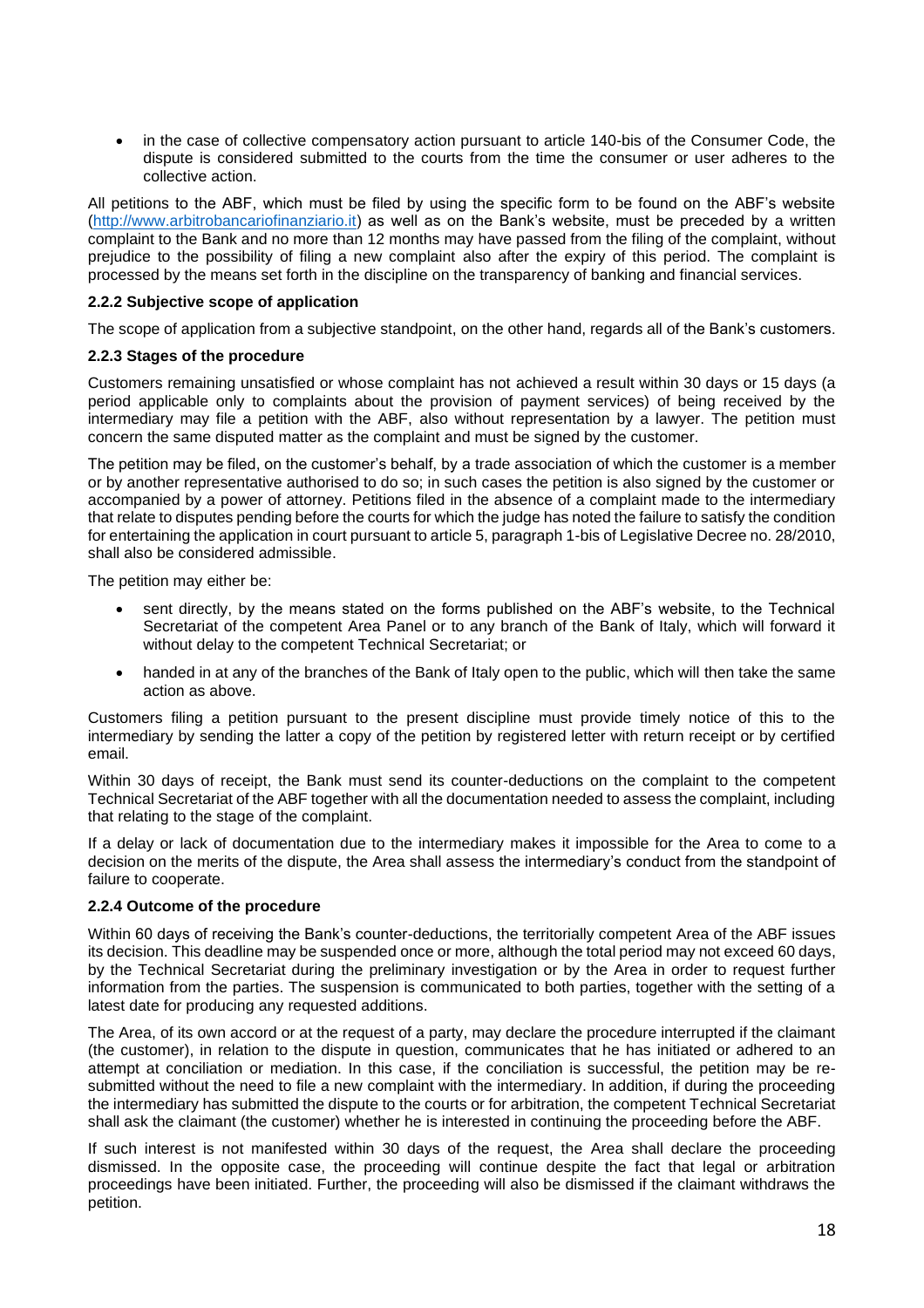Lastly, in the further situation in which the parties reach agreement before the decision on the petition or the request of the claimant (the customer) has been fully satisfied by the intermediary, the Area shall declare, also of its own accord, the discontinuance of the matter in issue.

#### **2.2.5 Decisions**

The decisions issued by the ABF's Area Panels are binding for the intermediaries and must be executed within the time periods established by the Area Panel. In the absence of a set period, the intermediary must abide within 30 days of the notification of the decision. If the Bank fails to comply with the adopted decisions, such non-compliance will be sanctioned through the publication on the ABF's website and on the Bank of Italy's website under the responsibility of and at the expense of the intermediary, and in two national daily newspapers (the high reputational risk to the Bank is clear). Nevertheless, the possibility still remains for either party to appeal to the courts or use any other means available under law to protect their rights and interests.

With the recent changes made by the Bank of Italy to the provisions on the systems of dispute resolution, it should be pointed out that within 30 days of the communication of the complete decision, the party concerned may only request correction in the cases in which it is flawed as the result of omissions or material errors or calculation errors. In the case in which such is declared admissible, the period of time required to be followed by the intermediary is interrupted to enable the decision to be fulfilled.

Reference should be made to the ABF's website [\(http://www.arbitrobancariofinanziario.it\)](http://www.arbitrobancariofinanziario.it/) for any matters not expressly referred to.

## **2.2.6 Suspension of the deadlines**

The deadlines set forth in the Bank of Italy's Provisions on systems for the out-of-court resolution of disputes regarding banking and financial transactions and services shall be expressly suspended during the following periods: from 1 to 31 August and from 23 December to 6 January of each year.

Pursuant to article 5 of Legislative Decree no. 28/2010, the act of petitioning the ABF – proceeded by filing a complaint with the intermediary – is sufficient to meet the above-mentioned condition for entertaining the matter in court, and accordingly the customer may subsequently apply to the courts to defend his rights without having to appeal to a mediation body specialising in disputes in banking, financial and insurance matters.

## **2.3 Financial Disputes Ombudsman (***Arbitro per le Controversie Finanziarie - ACF***)**

By way of Consob Resolution no. 19602 of 4 May 2016, a new body, the Financial Disputes Ombudsman (*Arbitro per le Controversie Finanziarie - ACF*<sup>21</sup>), has been set up within Consob, replacing the Chamber of Conciliation and Arbitration (*Camera di Conciliazione ed Arbitrato*), whose operating procedures are contained in Consob Resolution no. 19700 of 3 August 2016 – Organisational and Operating Procedures of the Financial Disputes Ombudsman.

#### **2.3.1 Jurisdiction of the Ombudsman<sup>22</sup>**

The Financial Disputes Ombudsman is a decision-making body similar to the Banking and Financial Ombudsman, with responsibilities for disputes between retail investors and intermediaries regarding "breaches of the obligations of information, diligence, propriety and transparency with which intermediaries are required to comply in their relationships with investors when providing the investment and collective asset management services for which they are authorised<sup>23</sup>, with the exclusion of damages that are not the immediate and direct consequence of the non-fulfilment or breach by the intermediary of the above-mentioned conduct requirements and those that are not of a patrimonial nature".

Use of the procedure by savers is only permitted if the requested sum does not exceed EURO 500,000 and is free of charge for customers. Lastly, a complaint with reference to the same must already have been submitted to the intermediary, who has replied in an unsatisfactory manner or has not replied at all in the 60 days following the submission. Petition to the Ombudsman must be made within a year of the submission of the complaint to the intermediary, or, if the complaint was submitted before the date the Ombudsman became operative, within one year of that date<sup>24</sup>.

<sup>&</sup>lt;sup>21</sup> Which became operative on 9 January 2017.

<sup>&</sup>lt;sup>22</sup> See the Regulation of the Financial Disputes Ombudsman (ACF), Resolution no. 19602.

<sup>&</sup>lt;sup>23</sup> Activities governed by Part II of the Consolidated Law on Finance TUF, including cross-border disputes and the disputes governed by Regulation (EU) No 524/2013, with attention given to Implementing Regulation (EU) 2015/1051.

<sup>&</sup>lt;sup>24</sup> Article 10, paragraph 3 of ACF Regulation 19602/2016.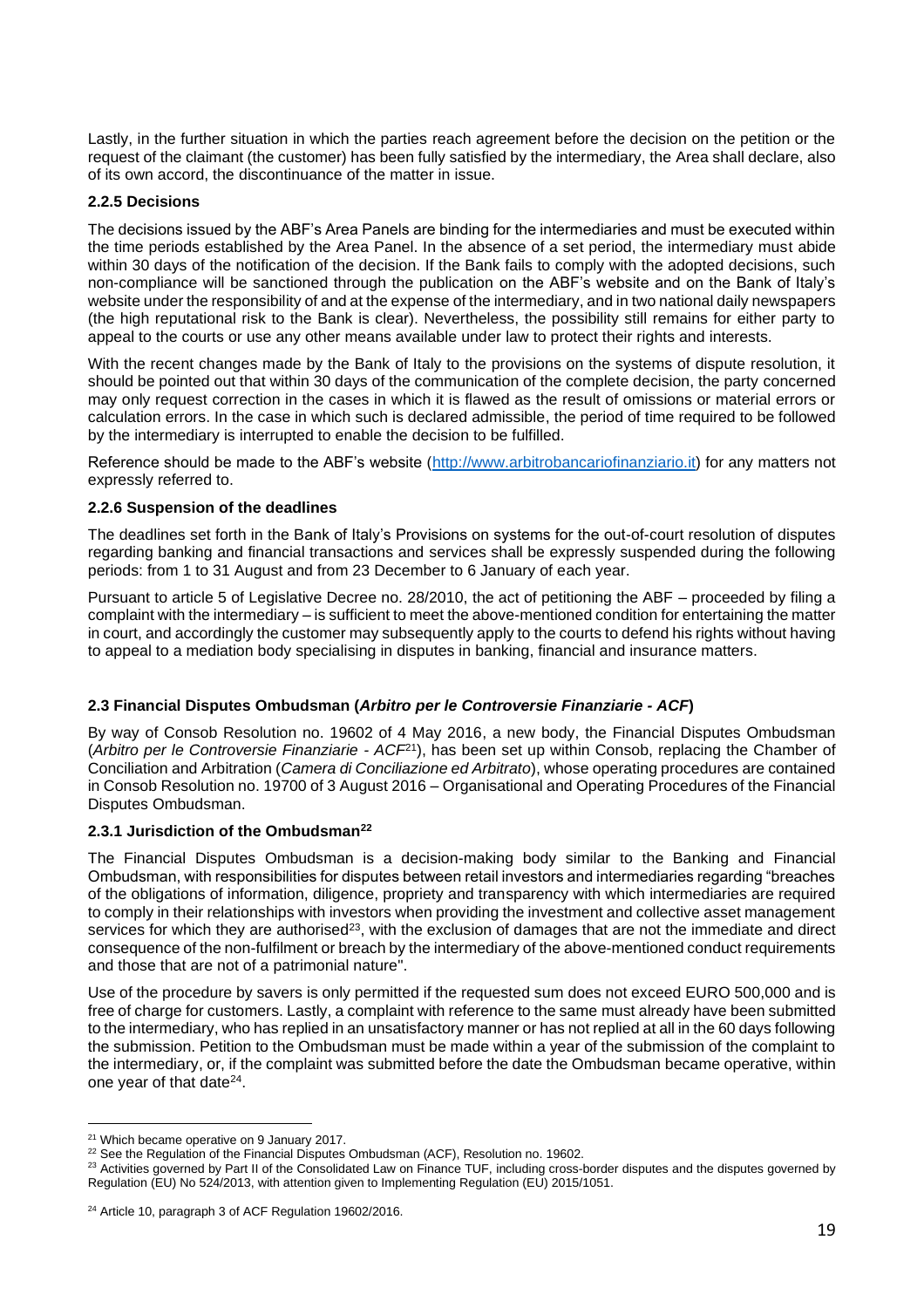Unlike the case of the ABF system, there are no time limits referring to the facts from which the disputes to be brought to the knowledge of the Ombudsman derive. Nevertheless, petition to the Ombudsman must be made within one year of the submission of the complaint to the intermediary, or, if the complaint was submitted before the date the Ombudsman began operations, within one year of that date.

Only investors qualifying as "retail customers" may use the procedure (and not those classified as "qualified counterparties" or "Professional customers").

## **2.3.2 Composition of the Area Panel**

The Area Panel consists of a Chairman and four members, selected from people of specific and proven expertise and experience, unquestionable independence and integrity, nominated by Consob, of whom two designated by the trade associations of the intermediaries most representative at a national level and by the National Council of Consumers and Users.

#### **2.3.3 Petitions**

Petitions to the Ombudsman must be submitted exclusively by the investor, in person, or by way of an association representing the interests of consumers or a power of attorney, but only if, with respect to the matters in the petition:

- no other out-of-court procedures for the resolution of the disputes, possibly raised on the intermediary's initiative, are pending;
- a complaint has been submitted previously to the intermediary, to which an explicit reply has been provided, or else if more than sixty days have passed since its submission without the intermediary communicating its decisions to the investor.

After receiving the petition, intermediaries have 30 days to submit their counter-deductions, also by way of the trade associations of which they are a member. The possibility also exists for both parties to submit replies.

The proceeding is interrupted if, on the basis of the same facts underlying the petition, other out-of-court resolution proceedings are initiated, also on the initiative of the intermediary to which the investor has adhered; if such out-of-court resolution procedure does not succeed in settling the dispute, the proceeding may be resumed by the claimant within twelve months of the declaration of interruption.

The proceeding is extinguished for the following reasons:

- if arbitration proceedings or judicial proceedings are initiated on the basis of the same facts underlying the petition and there is no statement of preclusion and the procedure set forth in article 5, paragraph 1-bis of Legislative Decree no. 28 of 4 March 2020 is not adopted; or
- if the claimant waives the petition by specific deed.

The Panel issues its decision within 90 days of the completion of the preliminary investigation carried out by the Technical Secretariat, stating, in case the request is fully or partially upheld, the time period within which the intermediary must comply (in the absence of any indication the time period shall be 30 days from the receipt of the decision).

In case of acquiescence, intermediaries are required to communicate to the Ombudsman the measures introduced to comply with the decision and make a pecuniary contribution of EUR 400 for the disputes in which no amount is awarded or if the amount awarded to the claimant does not exceed EUR 50,000; EUR 500 if the amount awarded to the claimant exceeds EUR 50,000 but is less than or equal to EUR 100,000; and EUR 600 if the amount awarded exceeds EUR 100,000.

The decision issued by the Panel is not binding for the parties, nevertheless in case of non-fulfilment within the above-mentioned time period, the intermediary receives a reputational sanction through publication of the non-compliance on the Ombudsman's website and in two national daily newspapers, of which one a financial daily, and on the home page of the intermediary's website for a period of six months.

## **2.4 IVASS**

The IVASS guidelines on the submission of complaints identify the following as possible submitting parties: the policy-holder, the insured party, the beneficiary of an insurance policy or the damaged party and the associations recognised to represent the interests of consumers.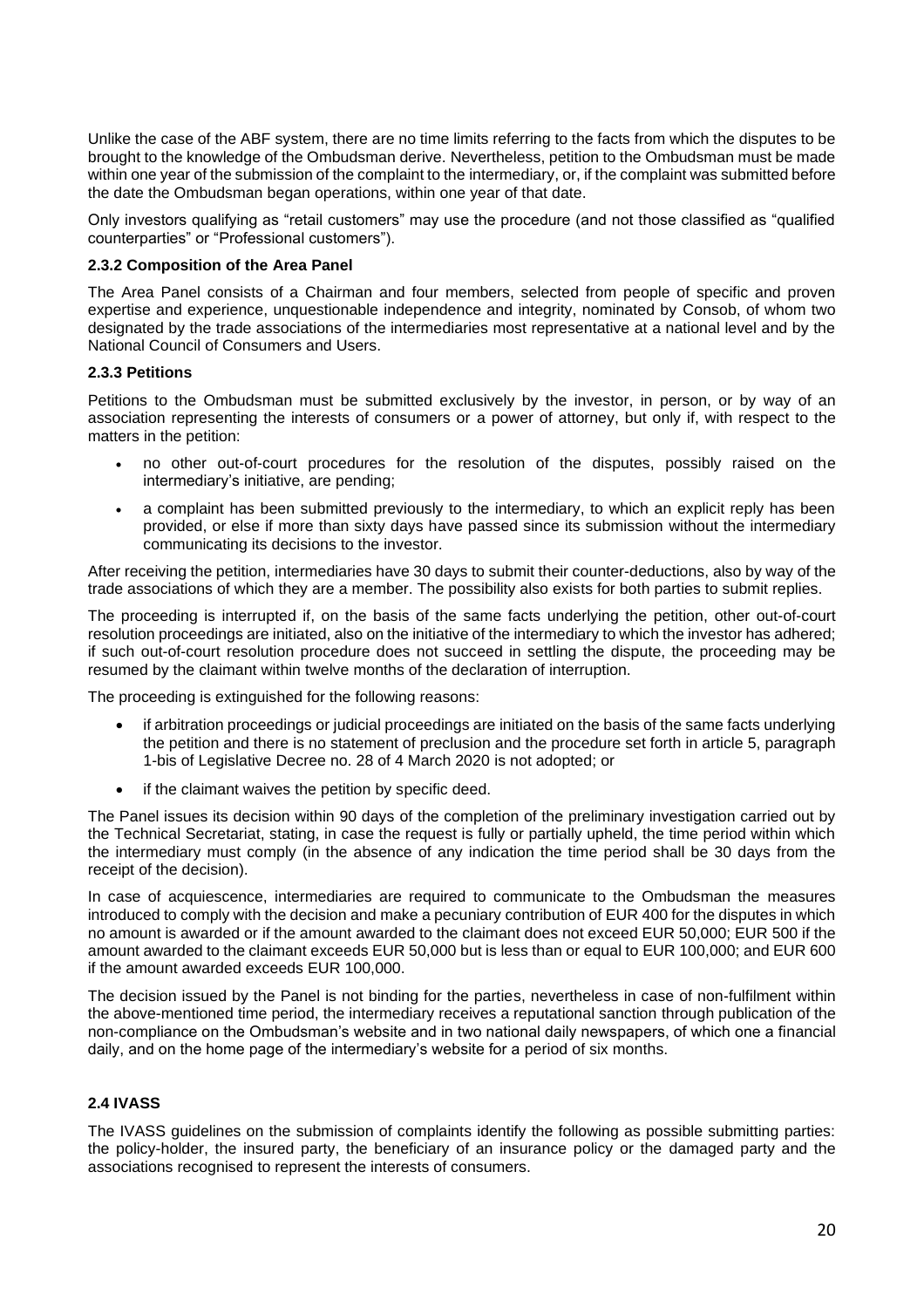The complaint must contain a detailed grievance of the conduct of the intermediary that is considered irregular or improper, and the proposing party may only submit this to the IVASS if he fails to receive a response from the intermediary in the stated time period or if he is not satisfied with the response provided by the intermediary.

More specifically, a complaint cannot be filed with the IVASS if legal proceedings have already been initiated.

The aim of the checks made by the IVASS is to identify any irregular or improper conduct performed by the intermediary and to take the necessary supervisory measures, including the administration of penalties, in the more general interest of the protection of consumers of insurance products.

After examining the complaint received, the IVASS sends a copy to the intermediary concerned, asking it to provide explanations about the case and to provide a full and timely reply to the claimant in simple, clear language.

If the company upholds the claimant's requests or if the response is comprehensive and detailed, and no irregularities emerge, the complaint procedure shall be considered concluded, without the need for further communications. If, on the other hand, the response is not complete or is improper, the IVASS carries out further questioning with the intermediary. On completion of its investigations, the IVASS communicates the result of its activities within a maximum of 90 days of obtaining the necessary assessment criteria.

If it identifies a breach of current laws and regulations by the supervised parties, the IVASS initiates penalty proceedings, publishing the results of these in its bulletin and on its website.

If the IVASS receives a complaint over which it has no jurisdiction, it forwards this to the competent authority, if not already involved, notifying the claimant that it has done so.

The main sources of regulations on complaints are the Insurance Code<sup>25</sup> and ISVAP Regulation no. 24 of 19 May 2008.

<sup>&</sup>lt;sup>25</sup> See Legislative Decree no. 209 of 7 September 2005.